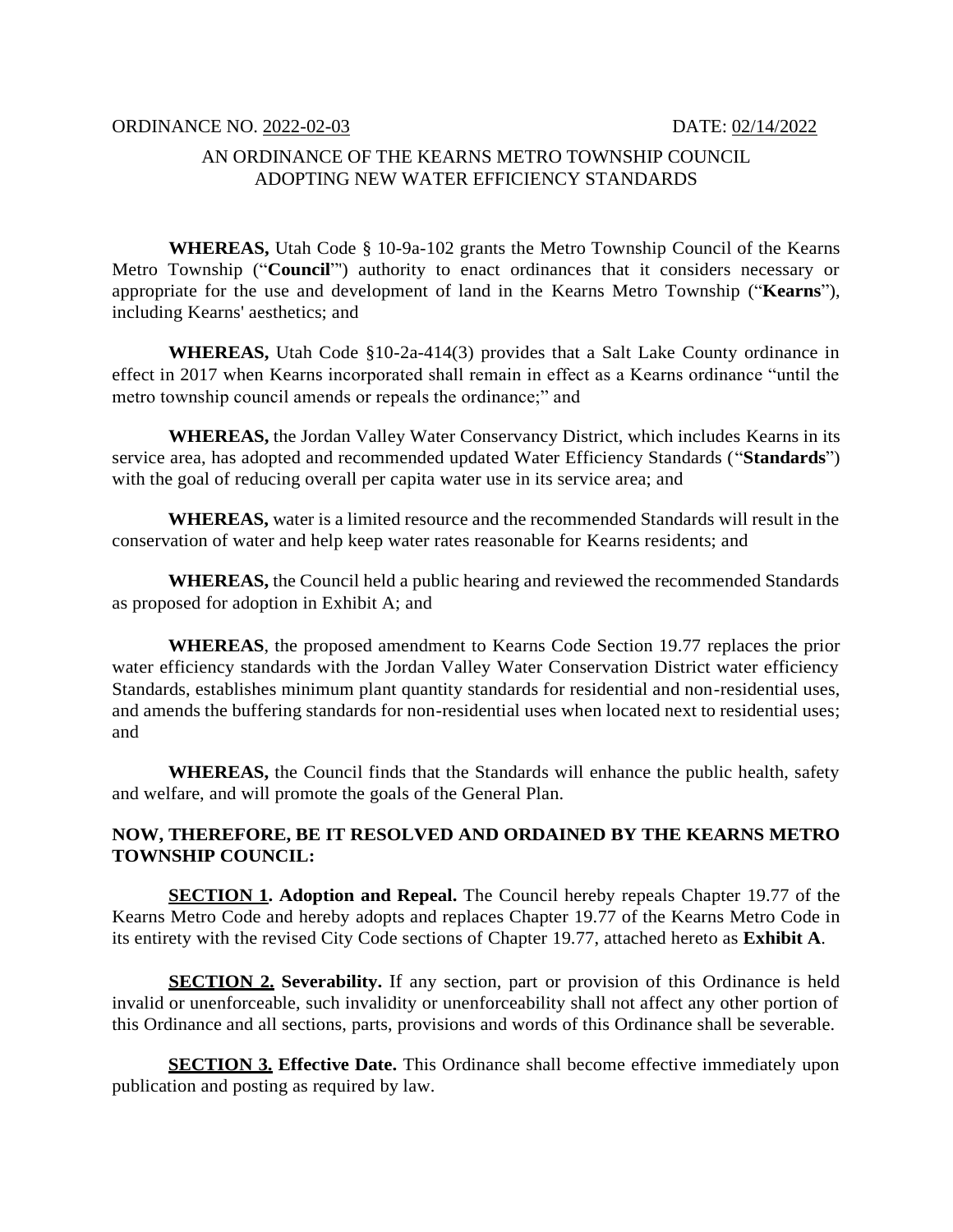## KEARNS METRO TOWNSHIP COUNCIL

By: Kelly F Bush

APPROVED AS TO FORM:

Sherrie Swensen, Clerk/Recorder

Nathan Bracken, Metro Township Attorney

#### **VOTING**

**ATTEST** 

| Council Member Bush voting        | Aye     |
|-----------------------------------|---------|
| Council Member Butterfield voting | Excused |
| Council Member Peterson voting    | Aye     |
| Council Member Schaeffer voting   | Aye     |
| Council Member Snow voting        | Aye     |

(Complete as applicable)

Summary of ordinance published on Utah Public Notice Website: February 17, 2022

Date of publication: February 17, 2022

Effective date of ordinance: February 17, 2022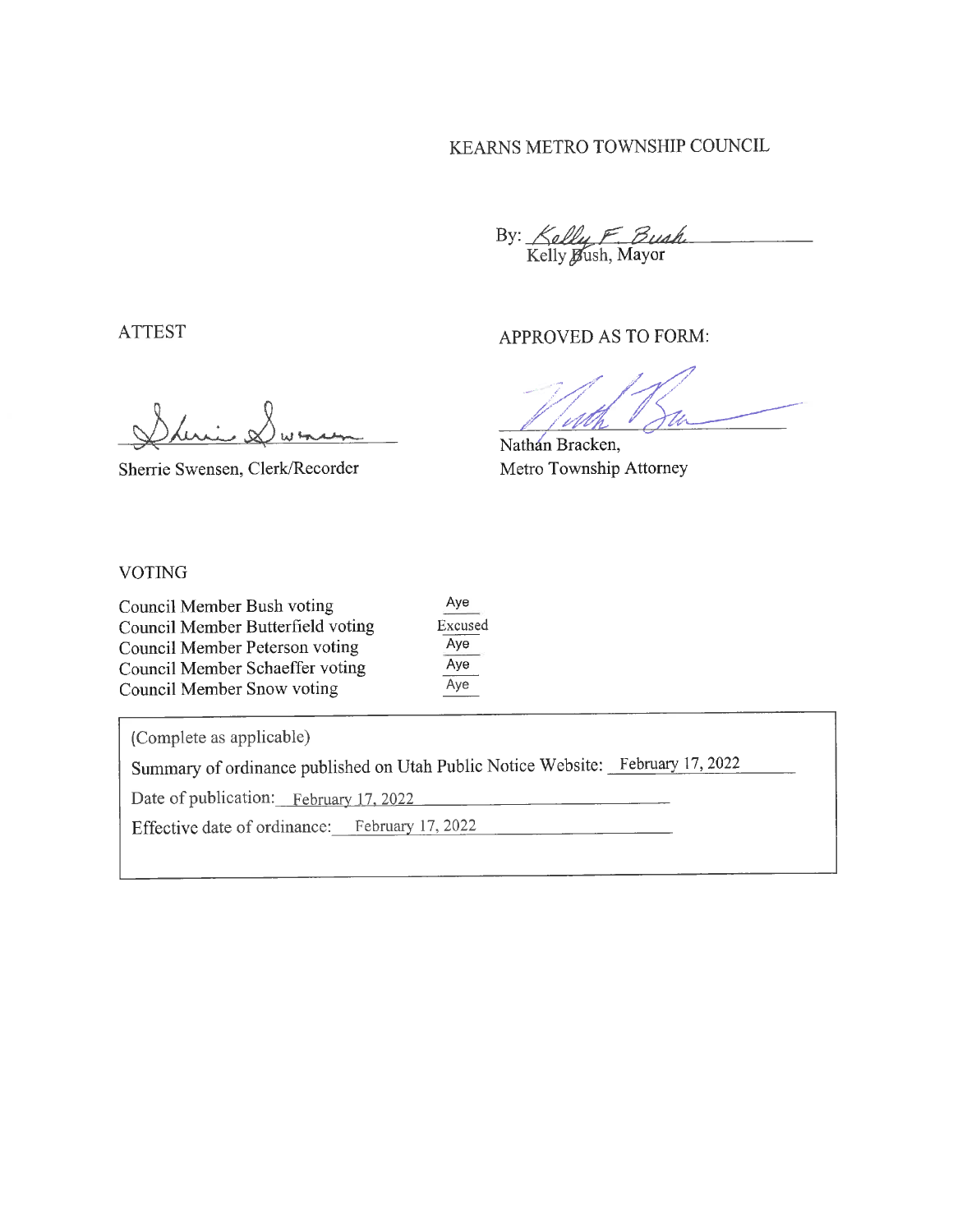#### Title 19 - ZONING

Chapter 19.77 WATER EFFICIENT LANDSCAPE DESIGN AND DEVELOPMENT STANDARDS

## **EXHIBIT A**

# **REVISED CHAPTER 19.77**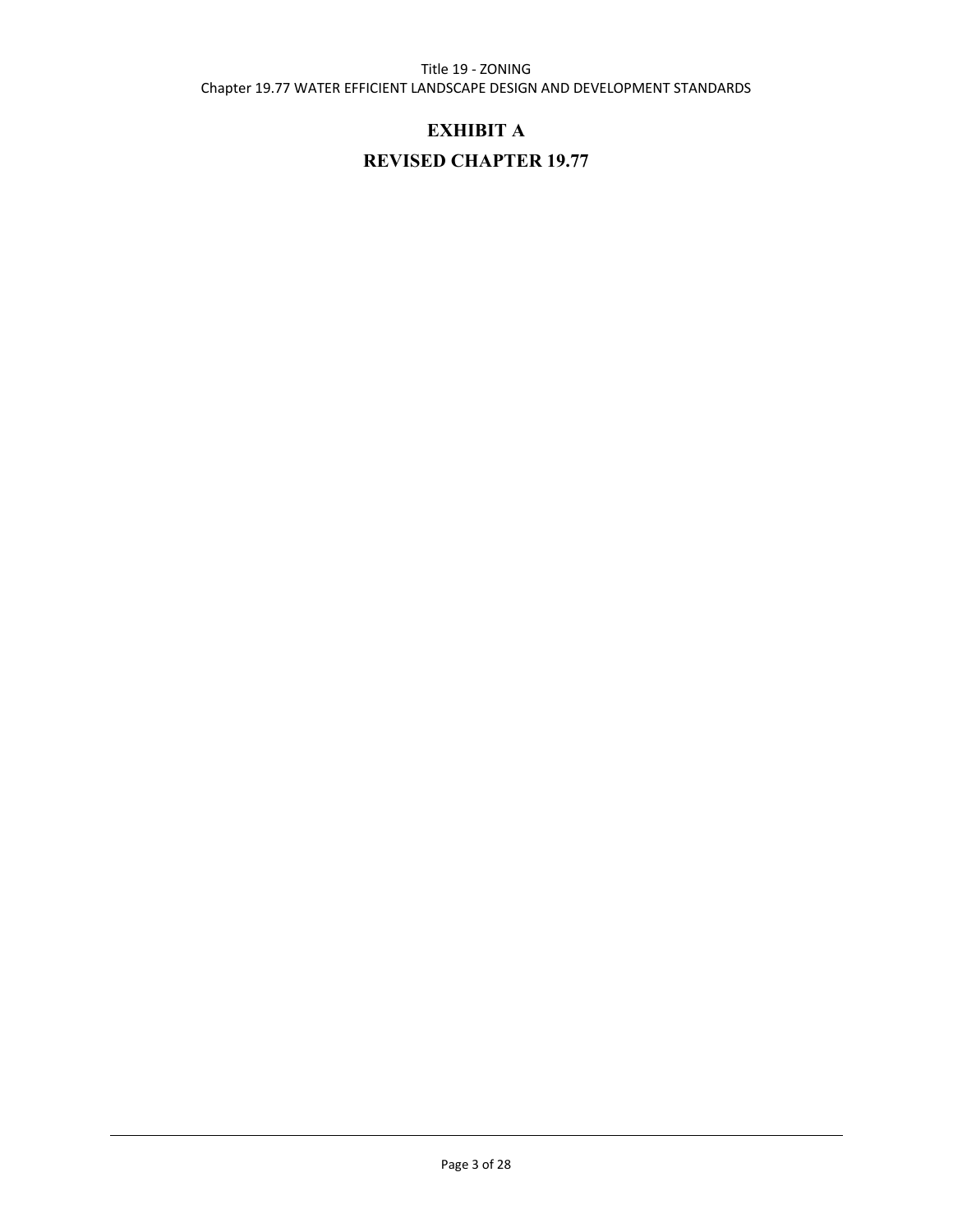# **Chapter 19.77 WATER EFFICIENT LANDSCAPE DESIGN AND DEVELOPMENT STANDARDS**

#### **19.77.010 Purpose and intent.**

- A. The purpose of this chapter is to establish standards for the protection and enhancement of Salt Lake County's environmental, economic, recreational, and aesthetic resources. The landscape design and development standards set forth in this chapter are intended to promote the following:
	- 1. More efficient useConservation of the public's water resources by establishing water conservation standards for landscape irrigation purposesindoor plumbing fixtures and outdoor landscaping;
	- 2. Preservation and enhancement of the county's environmental and aesthetic character;
	- 3. Enhancement of land use compatibility and promotion of design continuity between adjacent land uses;
	- 4. Reduction of energy consumption through the prudent placement of plant materials;
	- 5. Improved management of stormwater runoff;
	- 6. Reduction in the absorption and re-generation of heat from paved vehicular parking areas and other impervious surfaces;
	- 7. Separation of vehicular and pedestrian functions within on-site vehicular circulation and parking areas;
	- 8. Spatial and visual separation of parked vehicles from public view and adjacent vehicular travel ways;
	- 9. Reduction of vehicular headlight glare and intrusive artificial light onto area residences;
	- 10. Reduction of development-related environmental impacts through improved management of erosion, noise, dust, air pollution and glare;
	- 11. Re-introduction of native and low water use plant species into the developed environment;
	- 12. Reduction of landscape maintenance responsibilities and costs.
	- (Ord. 1609 § 2 (part), 2007)

#### **19.77.020 Scope and applicability.**

Homeowner-provided landscape improvements within the front, side and rear yards of single- and two-family dwellings are exempt from the requirements of this chapter.

- A. Newly Established Land Uses. Except as noted above, these landscape standards shall be applied to all new developments in the unincorporated area of Salt Lake County. Residential development projects such as but not limited to planned unit developments, condominiums, multifamily residential developments and residential subdivision projects in which improvements such as but not limited to the dwelling units, common area, recreational amenities and infrastructure improvements are provided by the developer shall be landscaped in accordance with the requirements of this chapter.
- A. The following standards shall be required for all developer/contractor installed residential, commercial, institutional, and industrial construction, as applicable, including remodels or refurbishments of existing developments. The Outdoor Landscaping Standards shall also be required for new landscaping construction installed by homeowners.
- B. Existing Developments. Land use developments in existence at the effective date of this chapter shall, to the maximum extent feasible, be brought into compliance with the chapter's provisions if: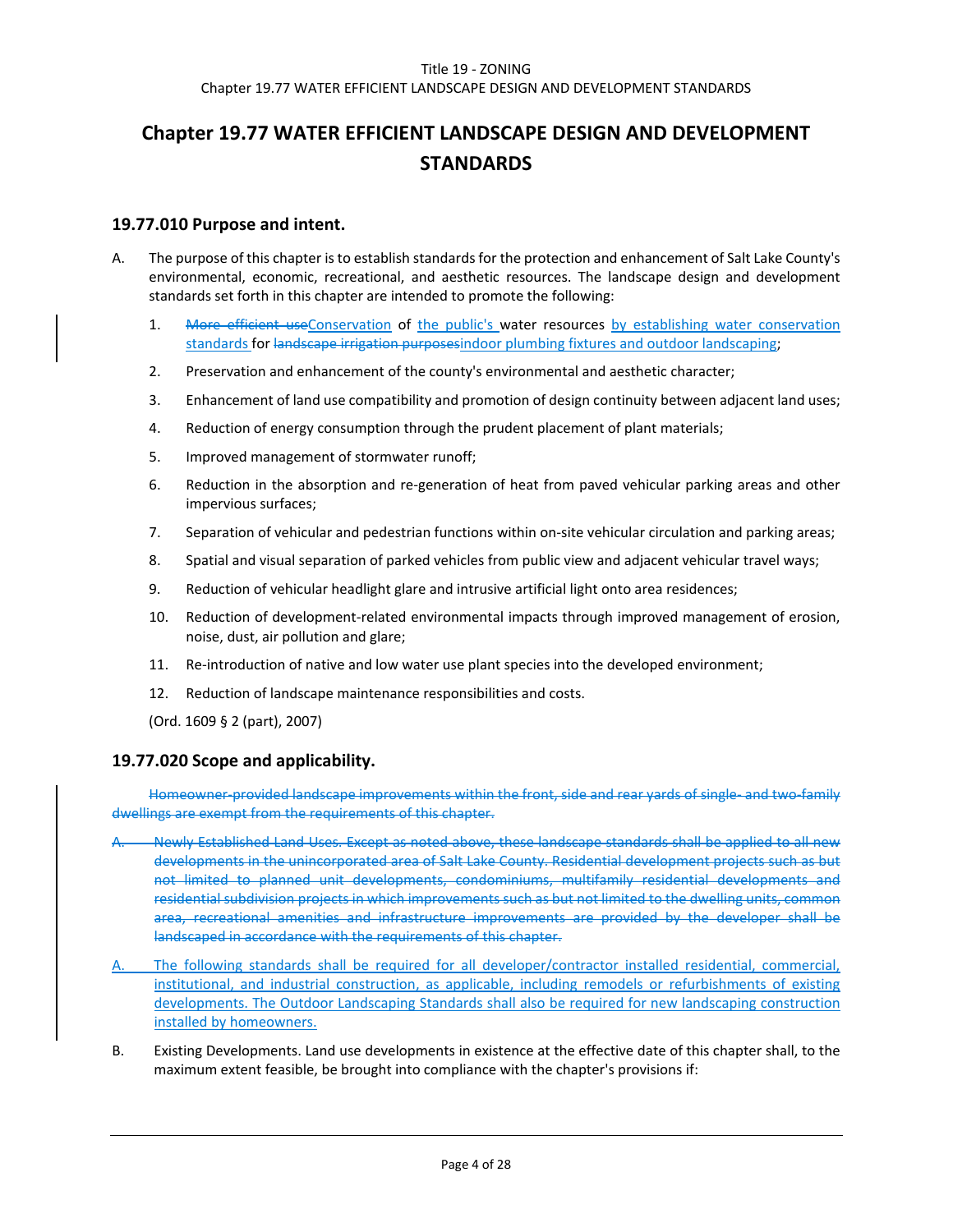- 1. The gross floor area of improvements existing on the property at the effective date of this chapter are changed, modified, or expanded by more than twenty percent. Compliance under the noted circumstances applies whether the changes, modifications, or expansions occur in a single event or in incremental stages.
- C. Off-Street Parking.
	- 1. New Developments. Off-street parking facilities for all new developments shall be landscaped in accordance with the requirements of this chapter. These include:
		- a. Surface or at-grade parking areas;
		- b. The exterior perimeter of parking structures at all levels, as well as the open-air top parking level of such structures.
	- 2. Existing Parking Areas. Off-street parking areas in existence on the effective date of this chapter shall be brought into compliance with the provisions of the chapter as noted below:
		- a. Expansion by Fifty Percent or Less. When an existing off-street parking area is expanded by fifty percent or less the newly established expansion area shall be brought into compliance with both the interior and exterior/perimeter landscape requirements of this chapter.
		- b. Expansion by More Than Fifty Percent. When an existing off-street parking area is expanded by more than fifty percent, the entire expansion area shall be brought into compliance with both the interior and exterior/perimeter landscape standards of this section. The pre-existing parking area, while not required to be retroactively brought into compliance with this section's interior parking area landscape requirements, shall be made to conform to exterior/perimeter area landscape standards.
		- c. Repeated Expansions. Repeated expansions of a parking lot area over a period of time commencing with the effective date of this chapter shall be combined in determining whether the fifty percent threshold has been reached.
- D. Exemptions. The provisions of this chapter do not apply to the following:
	- 1. The interior undercover portions of parking structures;
	- 2. The interior undercover portions of carports containing no more than ten parking spaces;
	- 3. The interior display areas of vehicle and equipment sales lots;
	- 4. The interior areas of vehicle and equipment storage lots;
	- 5. Properties listed on the national or state historic registers.

In addition, areas dedicated and used for the following specific purposes aremay be exempt from the landscapeoutdoor water allowance limitationsefficiency landscaping standards of this chapter and are evaluated on a case-by-case basis:

- a. Sports fields;
- b. Turf areas within public parks;
- c. Golf courses;
- d. Cemeteries.

Although exempt from landscape water allowance limitations, all other provisions of this chapter shall apply. In particular, landscaping shall be provided in the interior and perimeter areas of off-street parking facilities, adjacent to buildings, and along walkways.

(Ord. 1609 § 2 (part), 2007)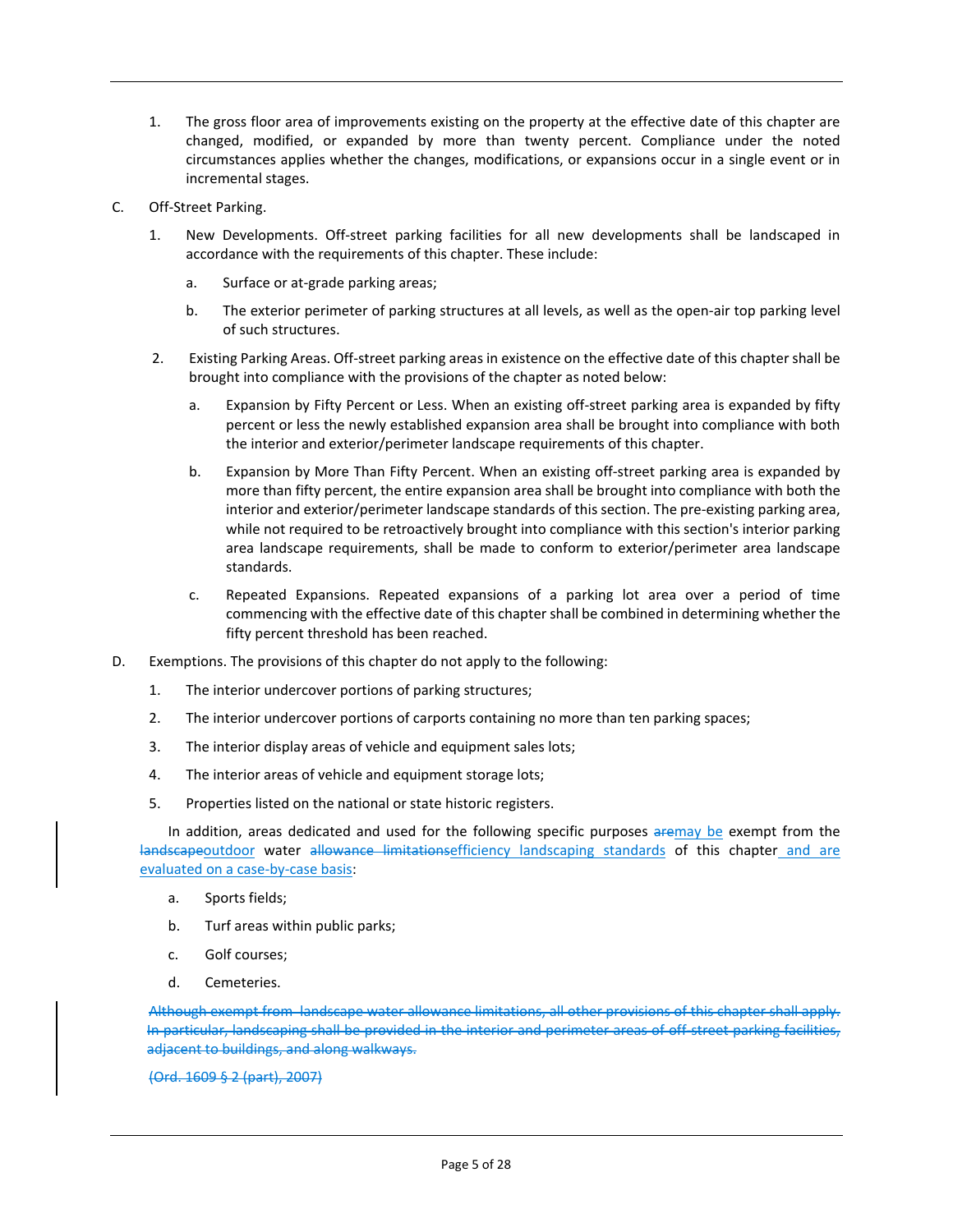#### **19.77.030 Promotion of maximum water efficiency.**

A. Establishment and Maintenance of a Site-Specific Landscape Water Allowance. So as to assure more efficient water consumption in the establishment and long-term maintenance of site landscape improvements, an annual landscape water allowance shall be established and maintained for each property improved as set forth in this chapter.

The landscape water allowance shall be calculated using the following equation:

Landscape Water Allowance = ETO  $\times$  1.0  $\times$  0.62  $\times$  A where landscape water allowance is in gallons per year.

ET0 = Reference evapotranspiration in inches per year.

1.0 = ET0 adjustment factor, one hundred percent of turf grass ET0 (water year adjustment factor).

0.62 = Conversion factor (to gallons per square feet).

A = Total irrigated landscape area in square feet.

The ET0 or reference evapotranspiration for Salt Lake County is 31.18 inches per year. Converting this figure so that a landscape water allowance can be expressed in gallons per year requires the use of the conversion factor to obtain an equivalent amount in gallons per square feet (19.33). An ET0 adjustment factor of one is used in order to accommodate the use of turf under circumstances that promote maximum water efficiency.

Acceptable water efficiency shall be deemed to have been achieved when the approved landscape plan indicates a landscape water allowance of no more than fifteen gallons per square foot average for the entire landscaped area of the site. Multiplying this figure by the total irrigated landscape area in square feet yields the annual water budget for landscape use for the property.

- B. Introduction and Use of Native and Other Drought-Tolerant Plants. In order to promote maximum water conservation, not less than eighty percent of the trees and shrubs used on a site shall be water conserving species capable of withstanding dry conditions once established. Native plants shall be used to the maximum extent feasible. Drought-tolerant grass varieties shall be used in areas planted in turf or lawn. Lists of plants that satisfy these requirements and that are available locally may be obtained from the director.
- Plant Establishment and Arrangement on the Basis of Water Consumption. Among the many ways in which plants may be distinguished from one another is categorization on the basis of water use. Establishment and arrangement of plants on a site according to the water needs of those plants is commonly referred to as hydrozone management. Hydrozone management is required by this chapter and shall be implemented through the use of the following:
	- Plants with similar water needs shall be grouped together as much as possible.
	- 2. Areas landscaped with high water use plants shall be, whenever possible, separated from those with low and very low water use by moderate water use landscape zones.
	- 3. For projects located at the interface between urban areas and natural (nonirrigated) open space, drought-tolerant plants that will blend with the native vegetation shall be selected. Plants that tend to accumulate excessive amount of dead wood or debris are to be avoided. Plants with low fuel volume or high moisture content are preferred. Every effort is to be taken to minimize fire hazards. Lists of plants that satisfy these requirements and that are available locally may be obtained from the director.
	- 4. Areas with slopes greater than thirty percent shall be landscaped with deep-rooting, water-conserving plants for erosion control and soil stabilization.
	- Park strips and other landscaped areas less than ten feet wide shall be landscaped with water-conserving plants.
- **Irrigation System Requirements.**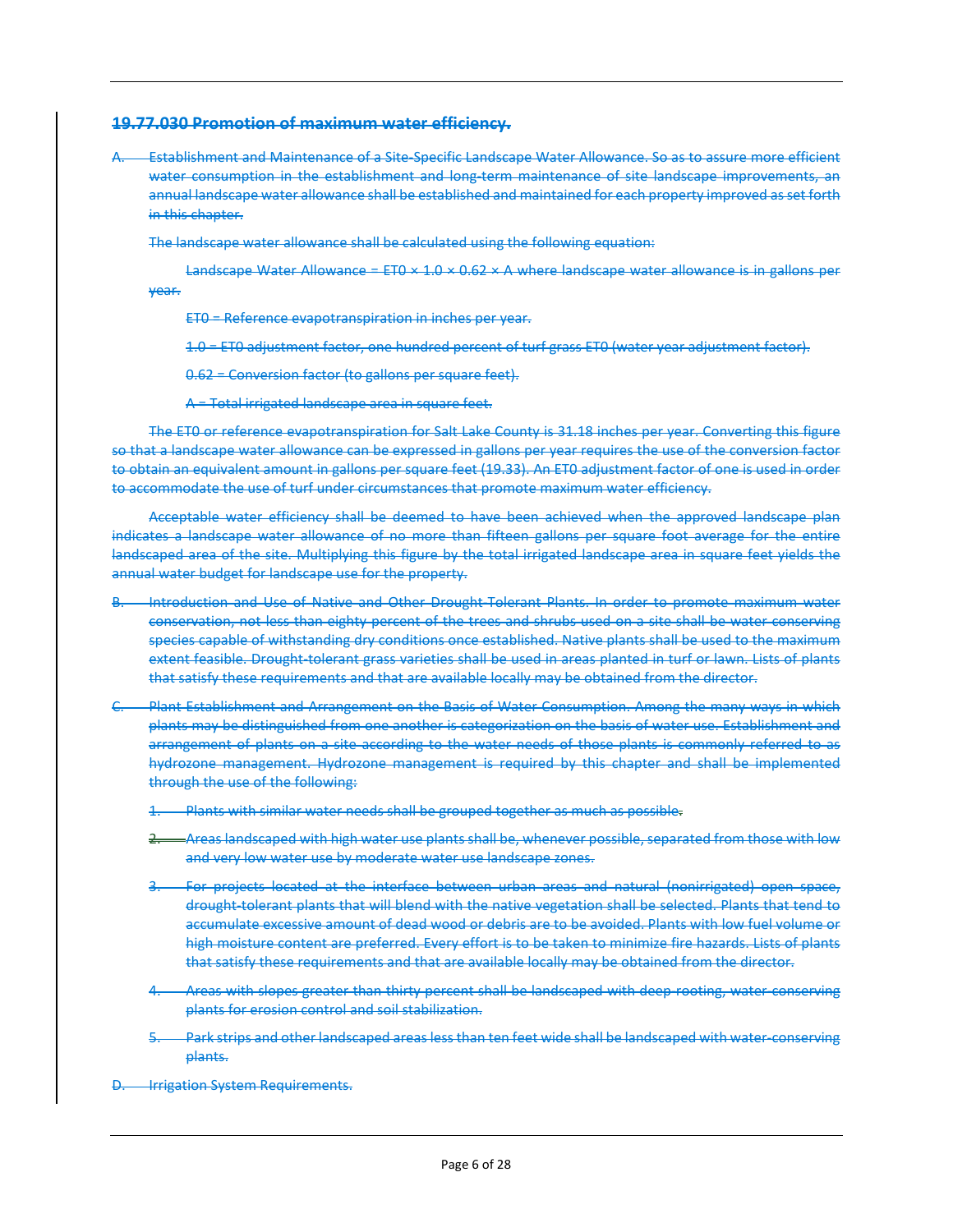- 1. Designer Qualifications. All sprinkler irrigation systems shall be designed by a qualified professional who is licensed under Utah Code Title 58 or by a person who is exempt from professional licensure requirements for the scope of work performed.
- 2. Design Standards. Irrigation design standards applicable to this chapter shall be as outlined in the latest version of the minimum standards for efficient landscape irrigation system design and installation prepared by the Utah Irrigation Association, subject to the following modifications and additions:
	- Pressure Regulation. A pressure regulating valve shall be installed and maintained if the static service pressure exceeds eighty pounds per square inch (psi).
	- b. Automatic Controller. All irrigation systems shall include an electric automatic controller with multiple programs, multiple repeat cycle capabilities so as to reduce runoff on slopes and soils with slow infiltration rates, and a flexible calendar program. All controllers shall be capable of utilizing an automatic rain shut-off device, and the ability to adjust run times based on a percentage of maximum ET0.
	- Slope Adjustments. On slopes exceeding thirty percent, the irrigation system shall consist of low precipitation rate rotors or spray heads, drip emitters, or bubblers with a maximum precipitation rate of 0.85 inches per hour and adjusted irrigation cycle times to eliminate runoff.
	- Irrigation Zones and Use. Each zone shall irrigate a landscape with similar site, slope and soil conditions and plant materials with similar watering needs. Turf and nonturf areas shall be irrigated on separate zones. Drip emitters and sprinklers shall be placed on separate zones.
	- Tree Irrigation. Drip emitters or bubblers shall be provided for each tree not planted in a turf area. Irrigation in the vicinity shall be factored in to prevent under or over-watering and to ensure deep root growth. Bubblers shall not exceed one and one-half gallons per minute per device. Bubblers for trees shall be placed on a separate valve as warranted by tree species and area conditions.
	- Turf Zones. Sprinklers shall have matched precipitation rates with each zone.
	- Elevation Adjustments. Check valves shall be required where elevation differences will cause lowhead drainage. Pressure regulating valves and pressure compensating heads and drip emitters with a pressure regulating device shall be required where a significant variation in water pressure will occur within the irrigation system due to elevation differences.
	- Requirements for Drip Irrigation. Drip irrigation lines shall have filters and automatic end flush valves and be protected by organic or rock mulch.
	- Automatic Controller Zones. Zones with spray or stream sprinklers shall not be scheduled to operate between the hours of ten a.m. to seven p.m. so as to reduce water loss from wind and evaporation. Drip irrigation systems are subject to no such operational constraints.
	- Operational Efficiency. The minimum efficiency required for irrigation systems established in accordance with the requirements of this chapter is as follows:
		- The distribution efficiency for all fixed spray systems shall be sixty percent.
		- The distribution efficiency for all rotor systems shall be seventy percent.
	- Scheduling of System Operations. A schedule shall be developed which allows for plant material to be established. This shall have a maximum two-year time period. Once established, a revised schedule shall be developed for maintenance of the plant material. The schedule presently in effect shall be posted at the controller. The schedule shall reflect an application rate which achieves optimum system efficiency, a minimum one-hour time interval between all applications, and provisions against irrigation during restricted hours. (Ord. 1609 § 2 (part), 2007)

#### **19.77.030 Indoor Fixture Requirements**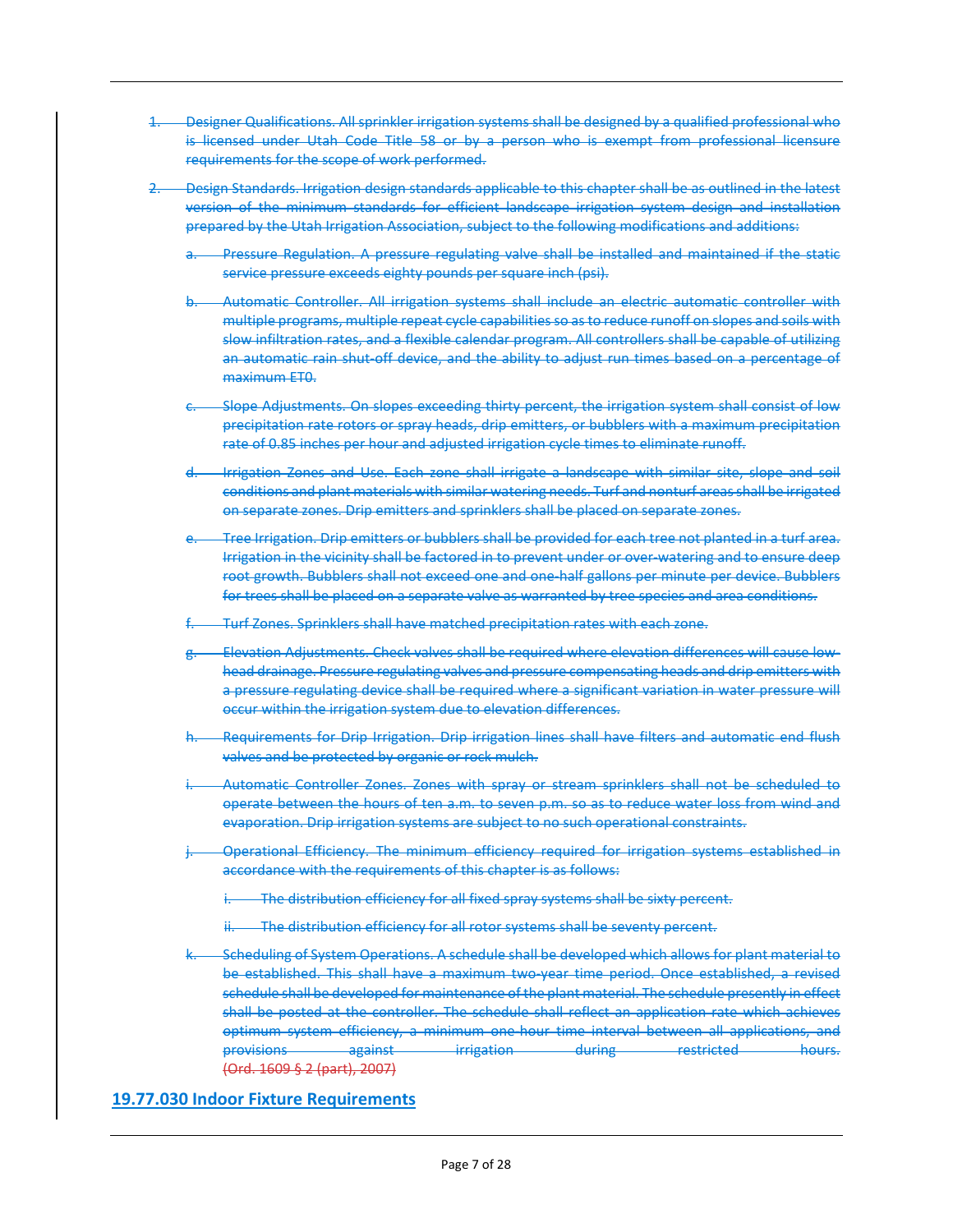It is recommended and encouraged, but not mandated, that all new and future construction and future additions, remodels, or refurbishments install plumbing fixtures that have the WaterSense label, including: lavatory faucets, shower heads, sink faucets, water closets (tank and flushometer-valve toilets), and urinals, to the extent Utah law allows municipalities or local districts to require these fixtures

## **19.77.040 Landscape Water efficient landscape design and buffer standards and guidelines.**

- Standards Applicable to All Developments. Required site landscape improvements shall be provided in accordance with the standards and design guidelines set forth in this chapter. The standards set forth herein are numerically measurable so as to readily facilitate the preparation, review and approval of landscape plan submittals and the subsequent verification of compliance with the requirements of the chapter. Design guidelines, though not precisely measurable, are intended to clarify the principles associated with specified standards, provide guidance for the review and approval of submitted landscape plans, and provide flexibility for design professionals who wish to propose alternative compliance approaches.
- B. Retention of Significant Natural Features. Features that are unique to a property, such as but not limited to that property's natural topography, existing vegetation, or riparian features shall be taken into consideration in the planning and design of landscape improvements for that property. Priority is to be given to the preservation or protection of existing natural areas, particularly where mature or specimen trees or wooded riparian areas are a part of a proposed development site. The proposed locations of streets, buildings and lots shall, as much as possible, minimize disturbance to significant existing trees.
- CA. Tree Preservation, Removal and Replacement.
	- 1. All healthy trees having a caliper of four inchesin size or larger shall be preserved to the maximum extent feasible. Preserved trees shall be credited to the satisfaction of replacement trees on a three to one caliper-to-caliper basis.
	- 2. Preserved trees shall be credited toward the satisfaction of the tree planting requirements of this chapter.
	- 3. Where existing trees are to be protected, the following standards shall apply:
		- a. A fenced tree protection zone shall be established around each tree or cluster of trees to be retained. The perimeter of this zone, which shall coincide with the drip line of the tree or trees to be protected, shall be clearly marked with high-visibility materials at a minimum height of four feet.
		- b. The storage or movement of equipment, material, debris or fill is prohibited within the fenced tree protection zone so as to minimize soil compaction.
		- c. The cleaning of equipment or material or the storage and disposal of waste material such as paints, oils, solvents, asphalt, concrete, motor oil or any other material harmful to the life of a tree is prohibited within the drip line of any protected tree or group of trees.
		- d. No cut or fill is permitted within the drip line of any protected existing tree or group of trees unless a qualified arborist, forester or landscape architect has evaluated and approved the disturbance.
		- e. All protected existing trees shall be pruned as specified by a qualified arborist or forester.
		- f. No damaging attachment, wires, signs or permits may be fastened to any protected tree.
		- g. Large property areas containing protected trees and separated from construction or land clearing areas, road rights-of-way and utility easements may be "ribboned off," rather than erecting protective fencing around each tree as required above. This may be accomplished by placing metal t-post stakes a maximum of fifty feet apart and tying ribbon or rope from stake-to-stake along the outside perimeters of such areas being cleared.
	- 4. The removal of trees is allowed under the following circumstances: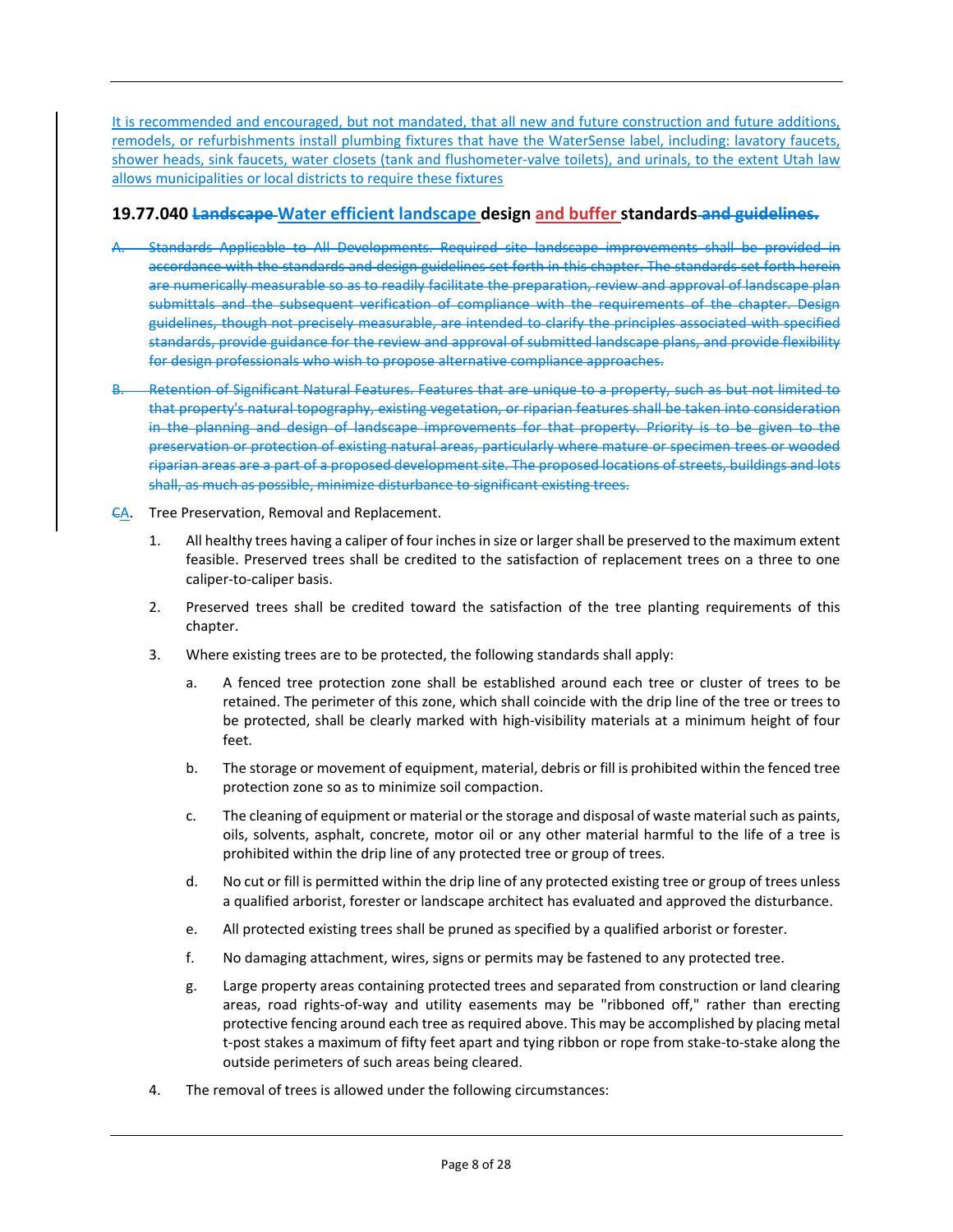- a. Where trees have naturally fallen or are determined by a licensed arborist to be dead or dying.
- b. Where trees have been diagnosed by a qualified arborist as unhealthy beyond reasonable rehabilitation.
- c. Where trees are determined to be potentially harmful to the public health, safety or welfare.
- d. Where it has been determined by the county that tree removal is necessary to restore clear visibility at driveways and intersections.
- e. Where the preservation of trees would prevent reasonable site grading to accommodate a functional arrangement of buildings and related improvements on the property. Written documentation of the above is required prior to the removal of any tree.
- 5. Trees having a caliper of four inches in size or greater which are removed shall be replaced on the development site by trees of no less than two-inch caliper in size. The required replacement ratio shall be one tree for every two caliper inches (cumulative) of trees removed. Replacement trees shall not be credited toward the satisfaction of the tree planting requirements of this chapter but shall be in addition to that otherwise specified.
- D. Exposure to Sun and Wind. Plant selection and placement shall recognize the importance of energy conservation. Deciduous trees which are sun tolerant shall be planted on the south and west sides of buildings so as to provide shade from summer sun while allowing winter sun to radiate into buildings. Shade-tolerant plants and evergreen trees shall be planted on the north to northwest sides of buildings in order to reduce the chilling effects of winter winds.
- B. Outdoor Water Efficiency Landscaping Standards. All new and rehabilitated landscaping for public agency projects, private development projects, developer-installed landscaping in multi-family and single-family residential projects within the front and side yards, and homeowner provided landscape improvements within the front and side yards of single and two-family dwellings shall comply with the landscaping standards below:
	- All irrigation shall be appropriate for the designated plant material to achieve the highest water efficiency. Drip irrigation or bubblers shall be used except in Lawn areas. Drip irrigation systems shall be equipped with a pressure regulator, filter, flush-end assembly, and any other appropriate components.
	- 2. Each irrigation valve shall irrigate landscaping with similar site, slope and soil conditions, and plant materials with similar watering needs. Lawn and Planting Beds shall be irrigated on separate irrigation valves. In addition, drip emitters and sprinklers shall be placed on separate irrigation valves.
	- 3. Landscaped areas shall be provided with a WaterSense labeled smart irrigation controller which automatically adjusts the frequency and/or duration of irrigation events in response to changing weather conditions. All controllers shall be equipped with automatic rain delay or rain shut-off capabilities.
	- 4. At least 3-4 inches of Mulch, permeable to air and water, shall be used in Planting Beds to control weeds and improve the appearance of the landscaping.
	- 5. At maturity, landscapes are recommended to have enough plant material (perennials and shrubs) to create at least 50% living plant cover at maturity at the ground plane, not including tree canopies.
	- 6. Lawn shall not be installed in Park Strips, Paths, or on slopes greater than 25% or 4:1 grade and be less than 8 feet wide at its narrowest point. To the extent reasonably practicable, Lawn shall be free from obstructions (trees, signs, posts, valve boxes, etc.).
	- 7. In residential landscapes, the landscaping shall adhere to the following Localscapes requirements:
		- a. If size permits, the landscaped areas of the front yard and back yard shall include a designed Central Open Shape created by using Lawn, Hardscape, groundcover, gravel, or Mulch.
		- b. Gathering Areas shall be constructed of Hardscape and placed outside of the Central Open Shape. In a landscape without Lawn, Gathering Areas may function as the Central Open Shape.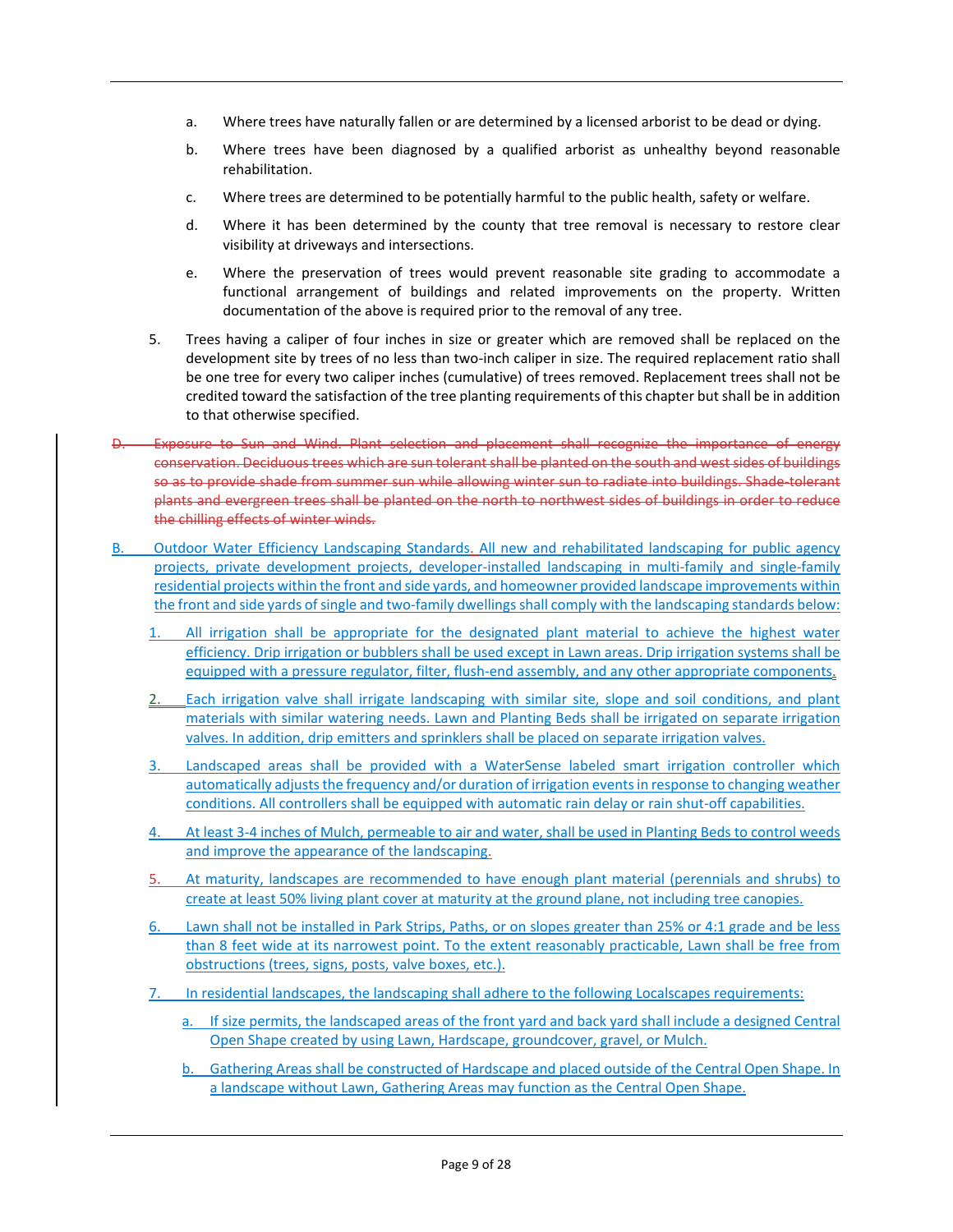- c. Activity Zones shall be located outside of the Central Open Shape and shall be surfaced with materials other than Lawn.
- d. Paths shall be made with materials that do not include Lawn, such as Hardscape, Mulch, or other groundcover.
- Lawn areas shall not exceed the greater of 250 square feet, or 35% of the Total Landscaped Area.
- f. Small residential lots, which have no back yards, which the Total Landscaped Area is less than 250 square feet, and which the front yard dimensions cannot accommodate the minimum 8 feet wide Lawn area requirement of the Landscaping Requirements in section F, are exempt from the 8 feet minimum.
- 8. In commercial, industrial, institutional, and multi-family development common area landscapes, Lawn areas shall not exceed 20% of the Total Landscaped Area, outside of Active Recreation Areas.

EC. New Plantings.Outdoor Landscape Materials. The measurements and specifications for all live plants used to fulfill the requirements of this chapter shall be as set forth in the American Standard for Nursery Stock (ANSI Z60.1-204) as published and periodically amended by the American Nursery and Landscape Association. The following are minimums in relation to those standards. Nothing in this chapter shall be interpreted to prohibit the provision of landscape improvements in excess of these minimums.

- 1. Plant Quality. Required plant materials shall be nursery or field grown, unless otherwise approved, and shall be healthy, well-branched vigorous stock with a growth habit normal to the species and variety, free from defects decay, disfiguring roots, sun-scald, injuries, abrasions of the bark, plant diseases, insect pest eggs, borers and all forms of infestations or objectionable disfigurements of diseases, insects and injuries.
- 2. Plant Coverage and Growth Rate. The quantity and size of materials planted shall be sufficient to attain a percentage of coverage of seventy-five percent of organically planted areas within three years of initial planting.
- 3. Species Diversity. A variety of plant species shall be utilized in all site landscaping. No one species may make up more than twenty-five percent of the total nonturf plant materials within the landscaped area. In order to prevent uniform insect or disease susceptibility and to stem the untimely degeneration or premature deterioration of trees planted or retained on a development site or in the adjacent area, species diversity is required. The following minimum requirements shall apply.

| <b>Total Number of Trees on Site</b> | <b>Maximum Percent of Any One Species</b> |
|--------------------------------------|-------------------------------------------|
| $10 - 10$                            | 50%                                       |
| $20 - 39$                            | 33%                                       |
| <u>10 50</u>                         | 25%                                       |
| 60 or more                           | 150/<br>1370                              |

- Special consideration shall be given to canyon areas to protect against decimation due to insect or disease infestations.
- Lawn and Turf Areas. Areas proposed for planting in turf or lawn shall be a minimum of ten feet in width. Drought-tolerant grass varieties shall be established and maintained.
- 5. Mulch. All landscape areas not planted with shrubs, perennials, turf or other groundcover shall be covered with a minimum three-inch layer of mulch (except around the crown of plants) to retain water, inhibit weed growth, and moderate soil temperature. Newly planted trees in areas predominantly improved with turf shall be provided a plant-free mulched area with a minimum radius of four feet around the trunks in order to protect the trunks from turf-maintenance operations and expedite tree root establishment. Nonporous materials (e.g., plastic) shall not be placed under the mulch. Bare soil is not permitted.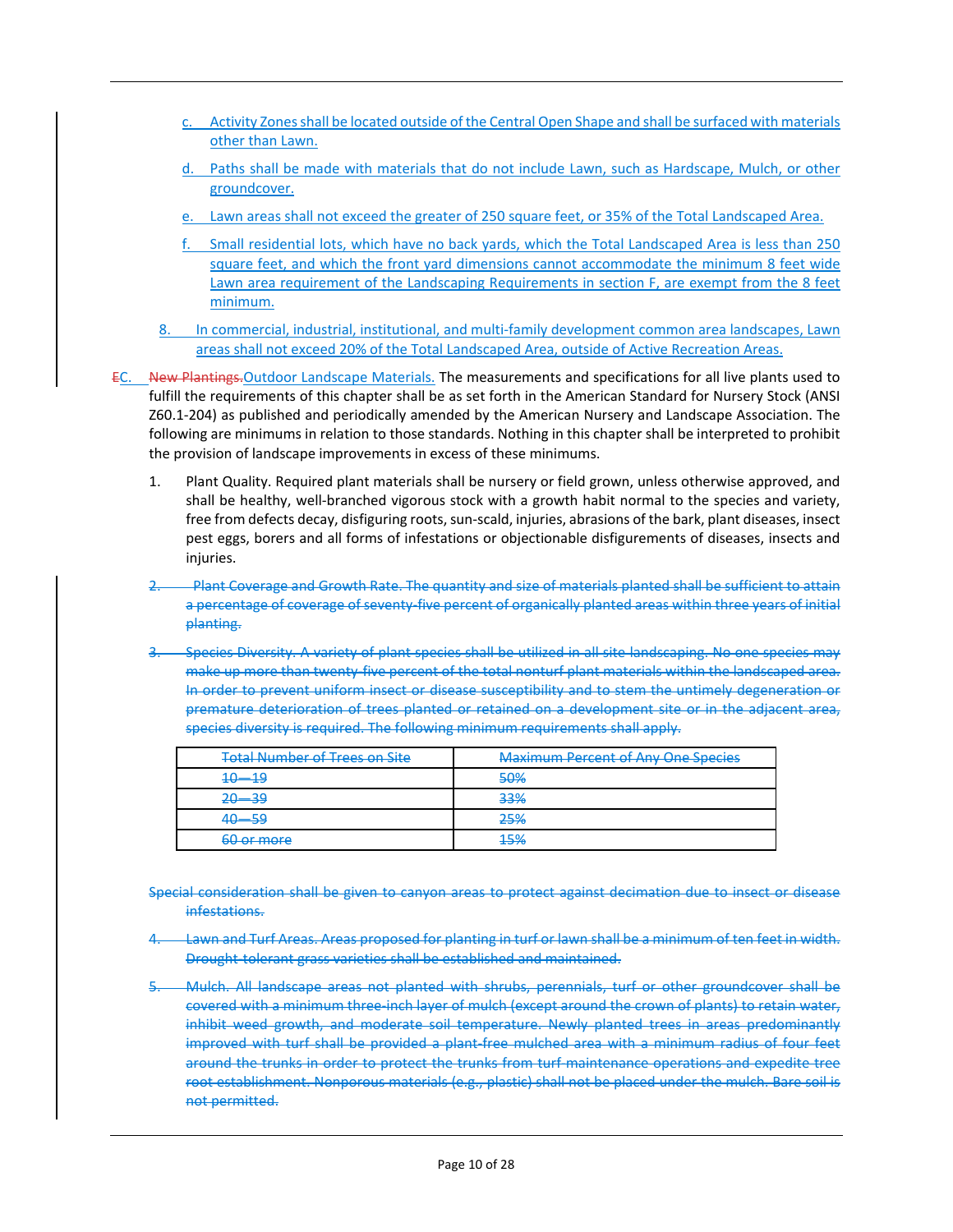- $62.$  Tree Placement. Trees shall be located to provide summer shade and limit winter shade on walks, parking lots, and streets.
- $73.$  Root Accommodation. Prior to the installation of trees, a determination shall be made as to whether root barriers are necessary to prevent roots from uplifting or cracking sidewalks or other hard surface improvements in the vicinity of the tree. Root barrier collars and root path trenches shall be installed as needed to provide such protection and to ensure healthy tree root growth.
- 84. Tree Size Requirements at Planting. All new and replacement trees shall meet the following minimum size requirements at planting:

| l a. Deciduous              | two-inch caliper              |
|-----------------------------|-------------------------------|
| b. Ornamental and flowering | one and one-half inch caliper |
| c. Evergreen                | six feet tall                 |

Where the above plant materials are secured on the basis of container size, equivalency shall be in accordance with the American Standard for Nursery Stock (ANSI Z60.1-204) as published and periodically amended by the American Nursery and Landscape Association.

- 95. Shrub Size at Planting. All shrubs shall be a minimum of twelve inches in height or spread (typically five gallon in size at planting, except when used solely for screening purposes, in which case twenty-four inch in height or spread is required.
- 10. Area Requirements for Landscape Improvements. No less than twenty percent of the gross area of a property subject to the requirements of this chapter shall be improved and maintained as landscape area. Land area encumbered by buildings, structures, paving and other impervious surfaces not related to on-site landscape improvements shall not be considered in the calculation of landscape area.
- 6. Plant Quantity Residential: All front setbacks (exclusive of accessways and other permitted intrusions) must be landscaped or have landscaping guaranteed before an occupancy permit will be issued or final building permit approved. In all residential districts, the minimum landscaping required for every 50 lineal feet of street frontage (or portion thereof, deducting the width of the driveway) is:
	- (a) One tree for every 50 lineal feet of street frontage.
	- (b) Four shrubs or accent plants for every 50 lineal feet of street frontage; and
	- (c) The remaining area treated with suitable living ground cover or decorative treatment of bark, rock, or other attractive ground cover.
- Plant Quantity Non-Residential. All required front and interior setbacks (exclusive of accessways and other permitted intrusions) must be landscaped or have landscaping guaranteed before an occupancy permit will be issued. The minimum landscaping materials required within al required setbacks in all commercial and industrial districts are as follows:
	- One tree for every 30 feet of street frontage.
	- Six shrubs, trees, or accent plants for every 1,000 square feet of required setbacks.
	- The remaining area treated with suitable living ground cover or decorative treatment of bark, rock, or other attractive ground cover.
- D. Buffer Areas Between Nonresidential and Residential Land Uses. A landscaped buffer area not less than 15 feet wide shall be required for non-residential uses when abutting a residential use.
	- The minimum landscaping materials required within landscape buffer areas are as follows:
		- a. One tree for every 25 lineal feet of landscape buffer is required. Trees shall be planted either in a linear or cluster arrangement of trees so long as the spacing of provided trees adequately screens the nonresidential use from the adjacent residential area. If a linear arrangement of trees is provided, tree spacing shall not exceed 25 feet on center.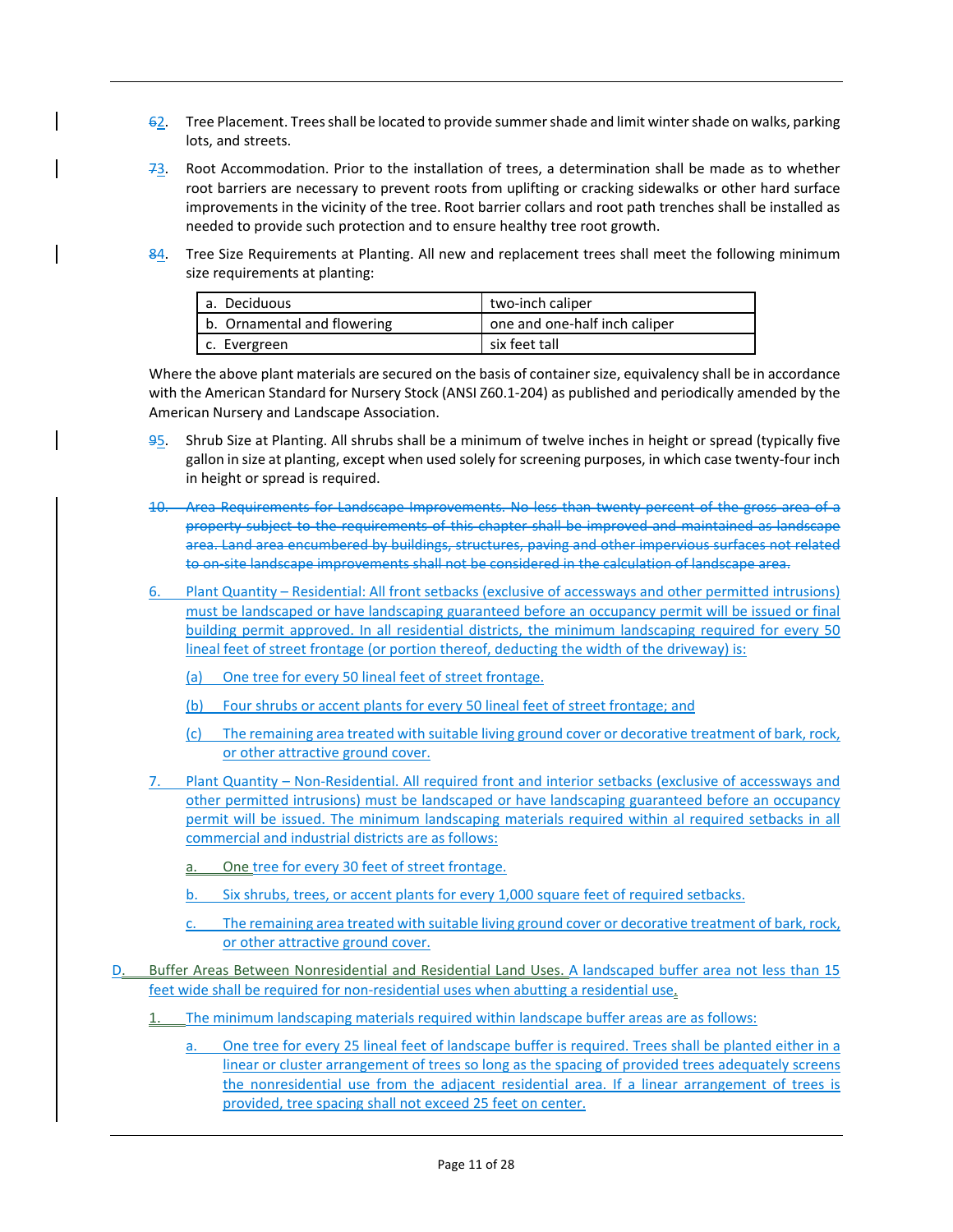- Eight shrubs, trees, or accent plants for every 1,000 square feet of required landscape buffer.
- The remaining area treated with suitable living ground cover or decorative treatment of bark, rock, or other attractive ground cover.
- 2. Encroachments to Within 10 Feet. Landscape buffer area may be reduced to no less than 10 feet if the following standards are applied in addition to standards specified in subsection (1) above:
	- a. A fence or masonry wall at least five feet tall constructed to provide a uniform sight-obscuring screen; or
	- b. An earth berm combined with evergreen plantings or a fence that forms a sight and noise buffer at least six feet tall within two years of installation.

## **19.77.050 Landscape Design Guidelines**

- FA. Design Guidelines. The intent of design guidelines is to acknowledge the expertise and integrity of licensed design professionals and to afford them a commensurate level of flexibility in achieving the purposes and intent of this chapter. Guidelines are included in this chapter so as to clarify or expand upon the principles associated with specified standards. They are further provided for guidance in the preparation and submittal of complying landscape plans. Design guidelines may be used either in conjunction with or in lieu of other required on-site landscape improvements. When employed in lieu of strict compliance with chapter provisions, substantiation of compliance with the purposes and intent of this chapter is required.
	- 1. Separation and Screening with Plant Material. The intent of this guideline is to soften long expanses of building walls, fences and other hard-surface barriers and to effectively screen such surfaces from undisturbed on- or off-site view. Its further intent is to separate and screen new buildings and ancillary site improvements and activities from off-premise view.
	- 2. Integration with Plantings. The intent of this guideline is twofold; (1) to provide better integration of newly constructed or remodeled site building improvements and outdoor spaces with other site improvements in the vicinity, or (2) to significantly enhance area characteristics through the coordinated introduction of new architectural themes, outdoor areas, and landscape improvements into areas in need of rehabilitation. In either event the incorporation of a diversity of plant materials, colors, textures, heights and aesthetic considerations of a similar nature may be employed.
	- 3. Establishing Privacy. Privacy is particularly important where larger buildings are proposed next to the side or rear yards of smaller buildings. In such instances a higher-than-normal incidence of vertical landscape elements may be employed to address privacy concerns.
	- 4. Land Form Shaping. Retention of existing land form is encouraged where site topography beneficially serves aesthetic and aquifer recharge purposes. Where reconfiguration of existing topographic conditions on a site is required to achieve these purposes, such grade changes should be either reminiscent of or complementary to natural land forms in the vicinity. The resulting land form modifications should, in either event, incorporate a high degree of both horizontal and vertical land form articulation, creating both berms and swales for aesthetic variety and groundwater collection purposes.
	- 5. Visual Integration of Fences or Walls. Security fences and solid visual barriers commonly detract from the aesthetics of the area in which they're established. Similarly, though not so severely, garden walls, privacy fences, screen panels, arbors, and structures of a like nature may adversely affect area aesthetics. In such instances creative landscape enhancements may be employed to change the sense of proximity to such structures and to improve area aesthetics.

In applying these or similar strategies to achieve the purposes and intent of this chapter, the objectives with regards to aesthetic enhancement of on-site improvements are to:

- a. Add visual interest adjacent to large expanses of building walls;
- b. Enhance the architectural features of new building construction;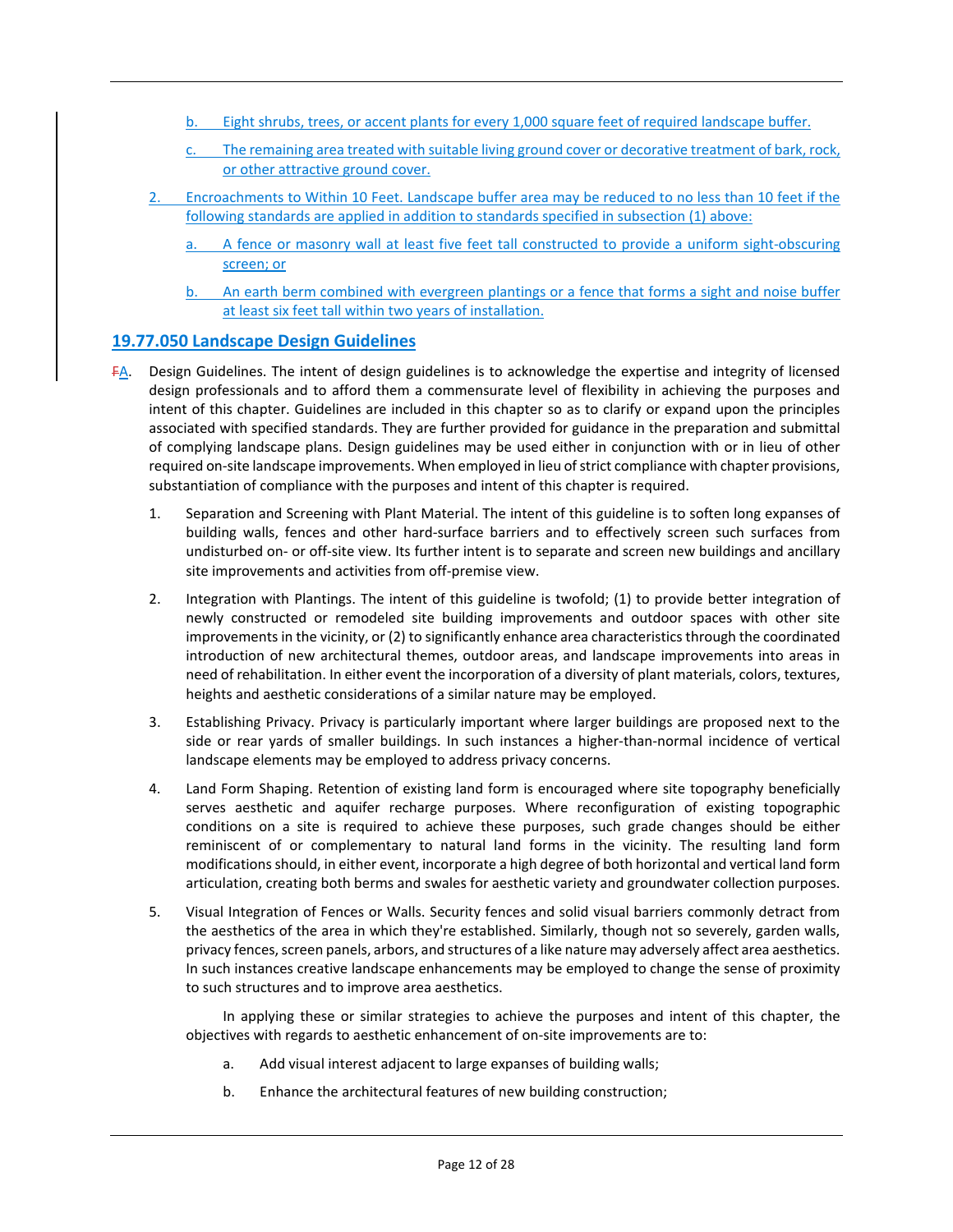- c. Provide better site integration of structural improvements;
- d. Soften hard edges;
- e. Enhance the compatibility of land uses of different character, intensity, and density;
- f. Reduce the potentially adverse impacts of site-generated noise;
- g. Screen views into or between windows and defined outdoor spaces;

In applying these or similar strategies with regards to the integration of on-site improvements with surrounding areas, the objectives are to:

- i. Mitigate potential conflicts between divergent land uses, development densities or intensities, and building design or scale;
- ii. Maintain privacy for existing area residences;
- iii. Provide appropriate transitions between developed, managed landscape areas and those comprised of more natural vegetation;
- iv. Introduce high quality site improvements into areas in need of redevelopment.

#### **19.77.050 Landscape yards or setbacks and buffer areas.**

#### Landscaping Required.

- 1. Improvement Requirements in Relation to Yard Depth. In all zones where a front yard is required the entire frontage and depth of that yard area and any side yard area abutting a street shall be landscaped. Visibility at intersecting streets shall be maintained as set forth in Section 19.76.160 of this title. Parking areas shall not encroach on these minimum required setbacks except as herein authorized. The perimeter boundaries of all off-street parking areas that abut streets accessible to the public shall be landscaped and screened from public view. Specified yard area depth measurements are from the public right-of-way or private street easement boundary.
	- Front and street side areas where a yard or setback depth of no less than twenty feet is maintained.
		- An area of land graded and re-contoured at a maximum slope ratio of 3:1 (three feet horizontal to one foot vertical) so as to provide a meandering earthen berm traversing the entire width of the area and having a maximum height of three feet and an average height of thirty-two inches, as measured from the grade of the closest abutting sidewalk or top of curb.
		- Landscaping within yards located between a street and a parking area shall include street trees as specified in this chapter. In addition, not less than fifty percent of these landscaped yards shall include a mix of evergreen and deciduous shrubs, herbaceous perennials, and nonturf groundcover. The balance of this area may be planted in turf and utilized for the placement of large boulders or similar visual accents so long as the combination of berms, plantings and visual accents effectively screen from public view any parked vehicles in contiguous off-street parking areas on the property.
	- Provisions for Yard Reductions to No Less Than Fifteen Feet. Front and street side yards or setback areas with no abutting off-street parking may be reduced to a depth of not less than fifteen feet with provision of the following:
		- An open decorative fence (picket, split rail, etc.) on the interior side of the landscaped area. Alternatively, a continuous hedge no less than three feet in height at planting, as measured from the grade of the abutting sidewalk or street, may be provided.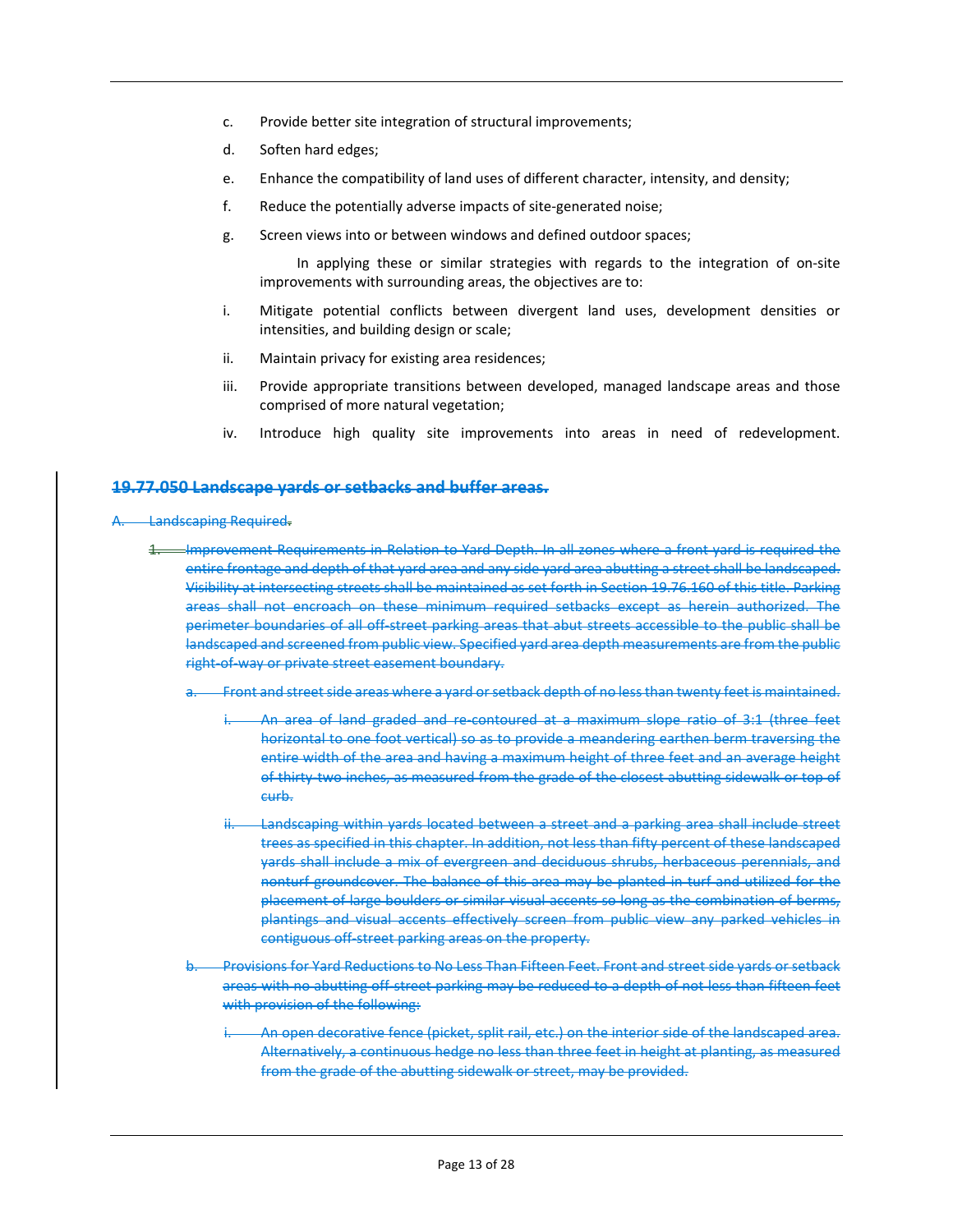- ii. An area of land graded and re-contoured at a maximum slope ratio of 3:1 (three feet horizontal to one foot vertical) so as to provide a meandering earthen berm traversing the entire width of the area and having a maximum height of thirty-two inches and an average height of two feet, as measured from the grade of the closest abutting sidewalk or top of curb.
- No less than seventy-five percent coverage of the landscaped area with street trees (includes canopy at maturity) as specified in this chapter together with a mix of sub-canopy evergreen and deciduous shrubs, herbaceous perennials, and nonturf groundcover. The balance of this area may be planted in turf and utilized for the placement of large boulders or similar visual accents.
- Provisions for encroachment of off-street parking areas into required front and street side yards or setback areas.
	- i. Encroachments to Within Twelve Feet. Off-street parking areas may encroach into required front and street side yard or setback areas such that a minimum depth of not less than twelve feet is maintained subject to provision of the following:
		- (A) An area of land graded and re-contoured at a maximum slope ratio of 3:1 (three feet horizontal to one foot vertical) so as to provide an earthen berm traversing the entire width of the area with a height of no less than thirty inches above the grade of the abutting sidewalk or street and supported on its interior side by a masonry retaining wall no less than four feet in height above the grade of the abutting off-street parking area surface. The use of this alternative is restricted to properties where it is feasible to provide a parking area with a finished grade at least two feet below the grade of the adjacent street.
		- (B) No less than seventy-five percent coverage of the landscaped area with street trees (includes canopy at maturity) as specified in this chapter, together with a mix of sub-canopy evergreen and deciduous shrubs, herbaceous perennials, and nonturf groundcover. The balance of this area may be planted in turf and utilized for the placement of large boulders or similar visual accents.
	- Encroachments to Within Eight Feet. Off-street parking areas may encroach into required front and street side yard or setback areas such that a minimum depth of not less than eight feet is maintained subject to provision of the following:
		- (A) A horizontally and vertically articulated decorative wall along the interior edge of the yard or setback area. Said wall shall have a minimum height of thirty-six inches, a maximum height of forty-eight inches and an average overall height of forty-two inches as measured from the adjacent paved parking area, if provided, or from the adjacent sidewalk or street surface level, if not. In plan view the decorative screen wall shall vary by eight to sixteen-inch offsets at linear intervals along the wall of every eight to ten feet.
		- (B) No less than ninety percent coverage of the landscaped area with street trees (includes canopy at maturity) as specified in this chapter, together with a mix of sub-canopy evergreen and deciduous shrubs, herbaceous perennials, and nonturf groundcover. The balance of this area must be surfaced with mulch in accordance with the standards of this chapter and may be utilized for the placement of large boulders or similar visual accents.

NOTE: Site improvements in conjunction with permitted and conditionally permitted uses in the M-1 and M-2 manufacturing zones are exempt from the above landscape area requirements.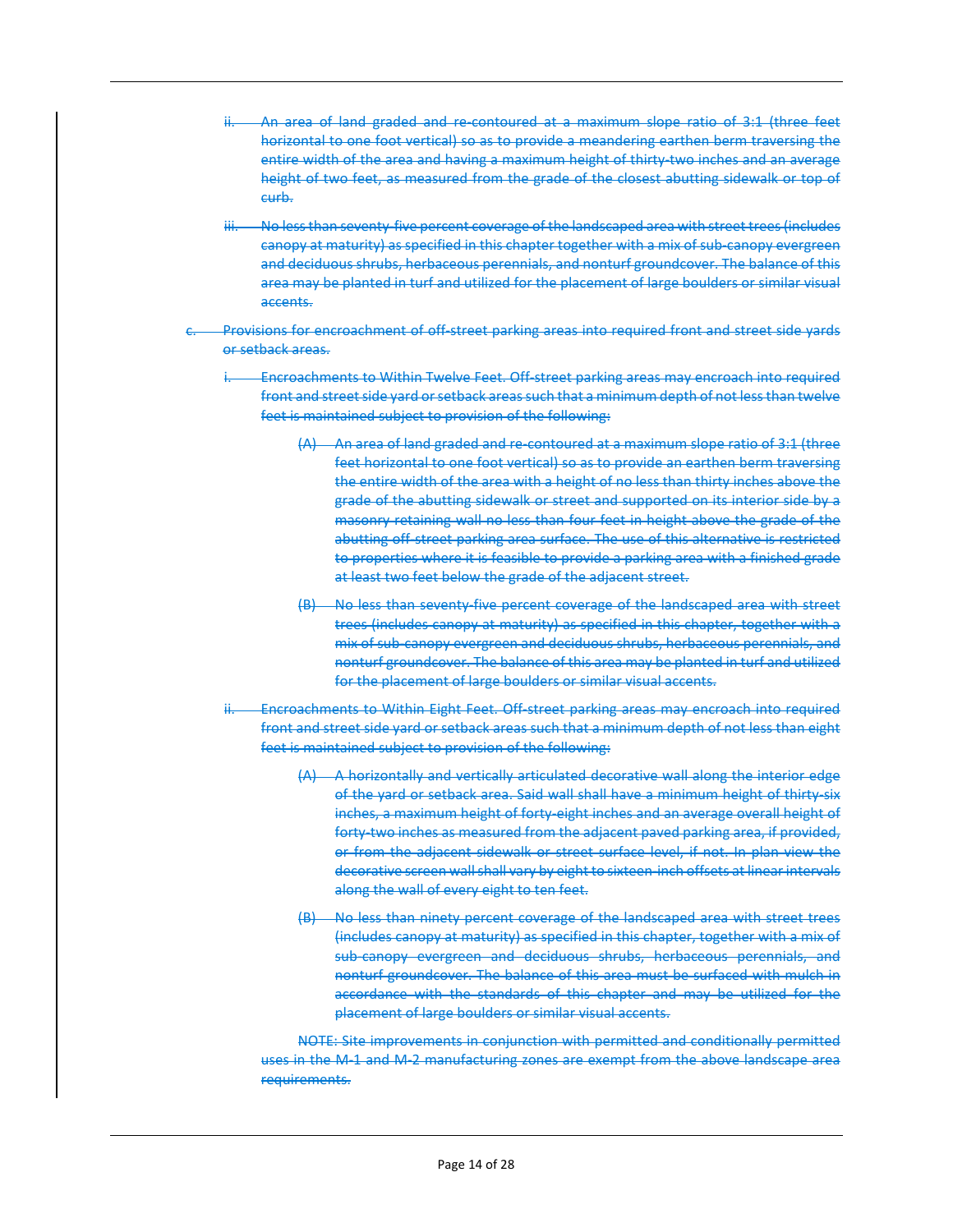- 2. Plant Quantities. Regardless of depth, all landscape areas adjacent to a street (including required park strips) shall be planted and maintained with the following:
	- One and one-fourth trees per one thousand sq. ft. of the ground or main floor level of nonresidential buildings in commercial zones.
	- Two trees per one thousand sq. ft. of the ground or main floor level of buildings in manufacturing zones.
	- One tree per twenty-five lineal feet of street frontage (not applicable to manufacturing and warehouse uses).
	- One shrub per four lineal feet of building foundation (may be grouped).
	- Any combination of other live plant materials and decorative features consistent with the requirements of this chapter.
- Interior Side and Rear Yards. The side and rear yard areas required by this title shall be landscaped and maintained as set forth in this chapter. Overhanging or cantilevered structures may not encroach upon such areas.
- Buffer Areas Between Nonresidential and Residential Land Uses. A landscaped buffer area not less than twenty feet wide shall be required between nonresidential and residential uses. A minimum of one tree for every twenty-five linear feet of landscape buffer is required. Either a linear or cluster arrangement of trees is allowed so long as the spacing of provided trees adequately screens the nonresidential use from the adjacent residential area. If a linear arrangement of trees is provided, tree spacing shall not exceed twenty-five feet on center.

#### **19.77.060 Parking lot landscaping.**

- A. Interior Parking Planters. Landscaped planters, which may incorporate depressions for the collection of stormwater run-off, shall be provided in any parking lot containing twenty or more parking spaces. These planters shall be constructed to the following standards.
	- 1. Landscape Planter Types.
		- a. Islands. Islands are planter areas parallel to and situated at the end of a row of individual parking stalls.
		- b. Peninsulas. Peninsulas are planter areas parallel to and situated at specified intervals within a row of parking stalls.
		- c. Medians. Medians are planter areas perpendicular to and separating opposing rows of head-in parking stalls.
	- 2. Landscape Planter Construction.
		- a. Landscape planters shall be constructed of continuous concrete curb in accordance with applicable county standards and of no less than six inches in height unless a depression area for collection of stormwater runoff is provided.
		- b. A minimum four-foot radius curbing shall be provided along drive aisles.
	- 3. Location, Spacing and Minimum Number of Landscape Planters Required. Landscape planters shall be provided in accordance with the following:
		- a. One island at each end of a row of parking stalls, together with either:
			- i. One peninsula for every six contiguous parking spaces or portion thereof per row where uninterrupted vehicular traffic flow is allowed between abutting parking spaces; or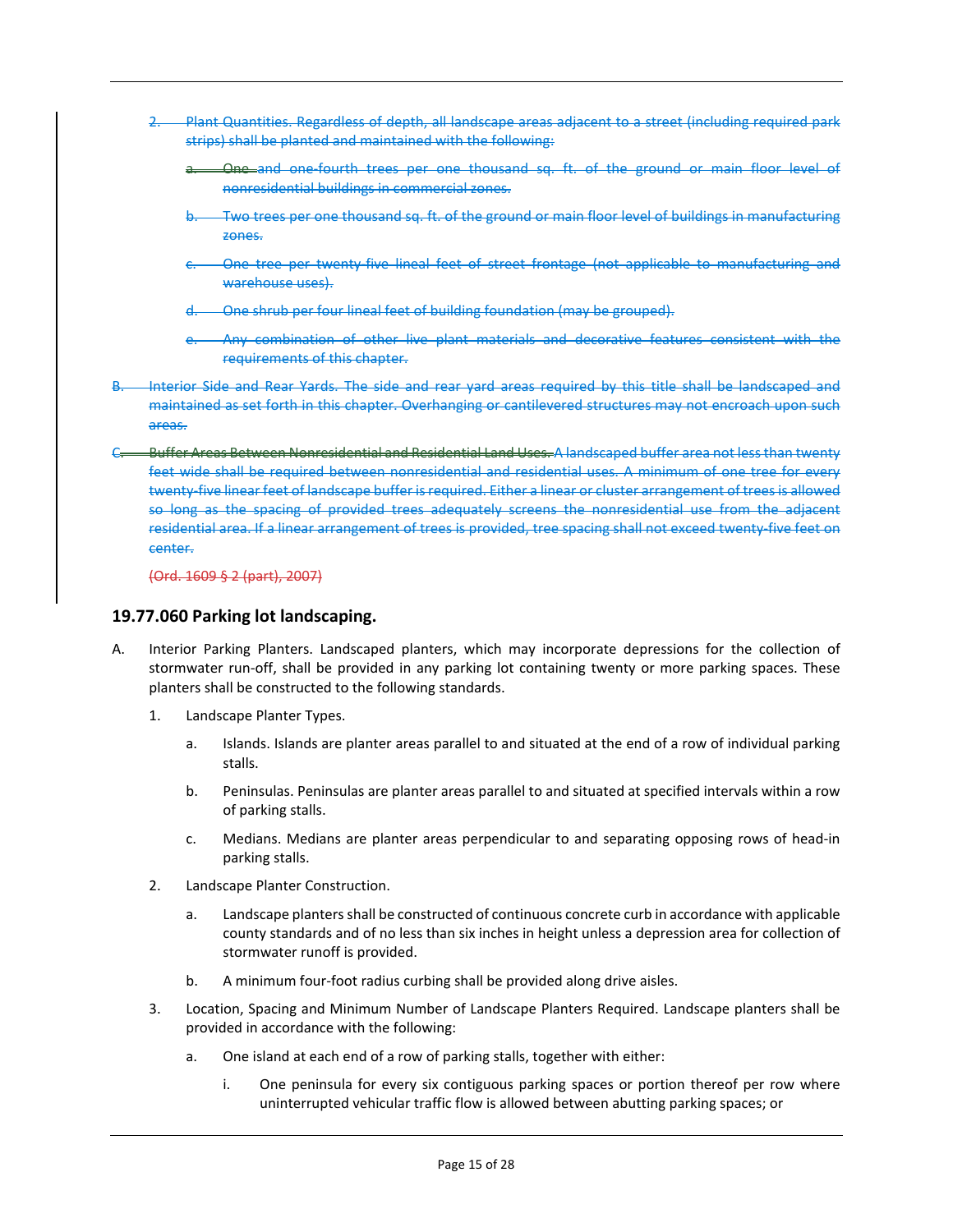- ii. One continuous median per row of head-in parking stalls.
- b. Flexibility is allowed in the configuration of landscape planters for rows with angled parking.
- 4. Landscape Planter Length. The length of each landscape planter, measured from face of curb to face of curb, shall be as follows:
	- a. As an island at the end of a row of individual parking stalls, fifteen feet; for opposing rows of headin parking stalls, thirty feet.
	- b. As a peninsula parallel to a row of parking spaces, fifteen feet.
	- c. As a median abutting a single row of parking stalls or as a divider median separating opposing rows of head-in parking stalls, equal to the length of each row.
- 5. Landscape Planter Width. The width of each landscape planter, measured from face of curb to face of curb, shall be no less than:
	- a. Eight feet for each island at the end of a row of parking stalls.
	- b. Nine feet for each peninsula within a row of parking stalls.
	- c. Eight feet, with consideration for vehicle overhang, where divider medians occur adjacent to headin, and ten feet, with the same considerations, for divider medians separating opposing rows of head-in parking stalls. Where divider medians are improved with pedestrian walkways, the specified width is exclusive of the width of those walkways.
- 6. Vehicular Ingress/Egress Accommodation. That portion (eighteen inches minimum) of each landscape planter peninsula or island adjacent to a vehicular parking space shall be finished with a pervious surface suitable for temporary pedestrian use when exiting a vehicle. Alternatively, each such parking space may be provided at an additional eighteen-inch width and striped for pedestrian use. Stepping stones and graveled pathways shall be dispersed across and along median islands to minimize soil compaction and protect plant root zones.
- 7. Distribution of Landscaped Planters. Interior planting areas shall be located to most effectively accommodate stormwater runoff, provide positive drainage away from buildings, and provide maximum shade for large expanses of paving.
- B. Plant Quantity, Size, and Diversity in Parking Lot Landscaped Planters.
	- l. Minimum Number of Plants Required.
		- a. Within landscape planter islands and peninsulas.
			- i. One shade tree and four shrubs for each fifteen-foot planter,
			- ii. Two shade trees and eight shrubs per thirty-foot planter,
			- iii. Three additional shrubs where lighting standards are located in the planter.
		- b. Within landscape planter medians.
			- i. Two shade trees and eight shrubs for every thirty linear feet, together with three additional shrubs for each lighting standard.
	- 2. Minimum Size Requirements at Planting.
		- a. Trees. Trees required for installation within interior parking areas shall be no less than two-inch caliper in size at planting.
		- b. Shrubs. No less what is customarily accommodated within a five gallon size container, in accordance with industry standards.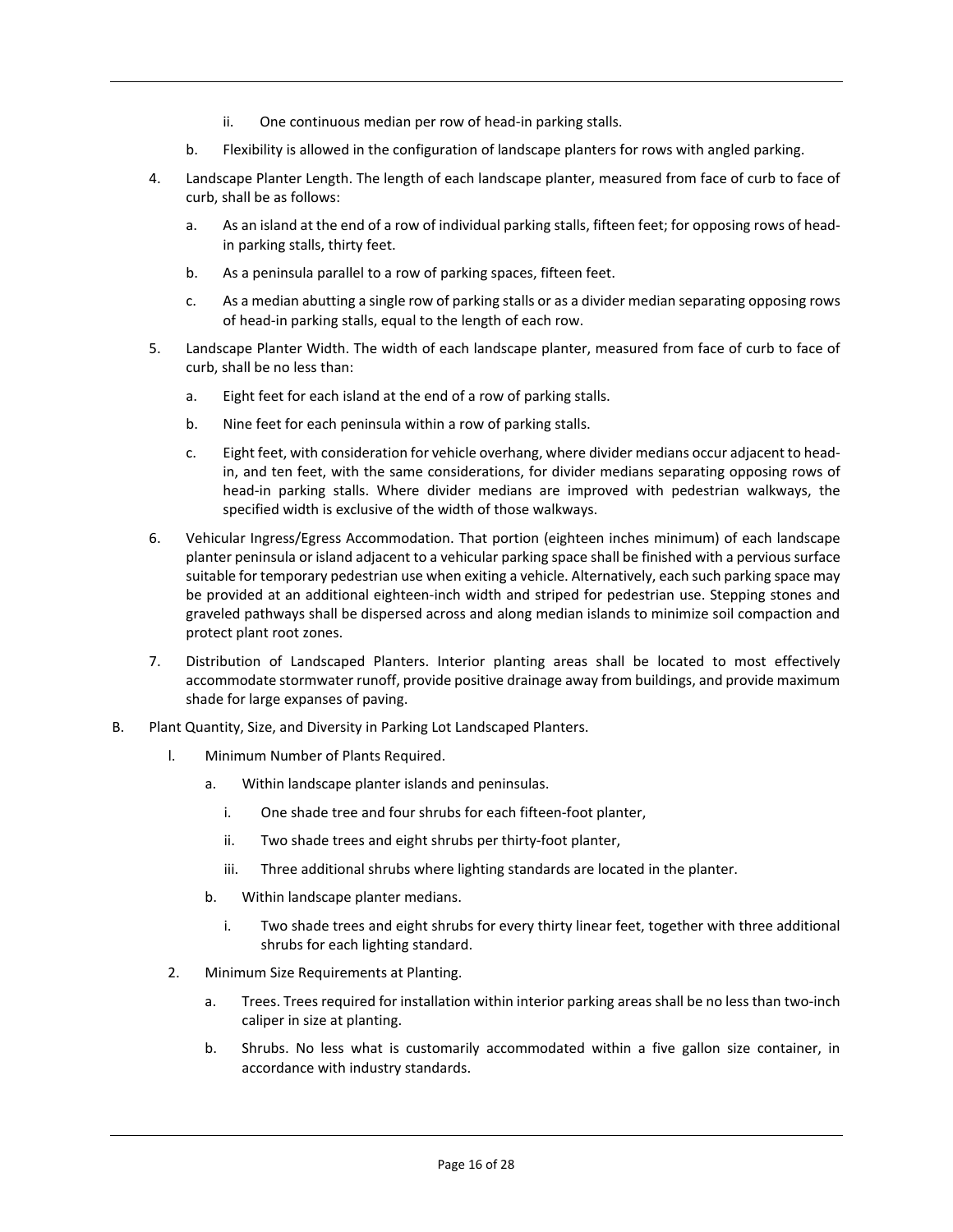- c. Groundcovers. No less than what is customarily accommodated within a one gallon size container in accordance with industry standards.
- 3. Tree and Shrub Distribution.
	- a. Within landscape planter islands and peninsulas.
		- i. In order to minimize damage by vehicles, trees shall not be planted closer than three feet to top back of curb or exterior edge of depressed parking lot landscaped planters.
		- ii. Shrubs shall be situated such that they remain within the confines of the planter at maturity.
	- b. Within landscape planter medians.
		- i. Trees shall be planted such that they are dispersed from end to end of the planter at twentyfive to thirty-foot intervals (flexibility in actual placement is permitted).
		- ii. Shrubs shall be planted such that they assume as natural appearance as possible (flexibility in actual placement is permitted) yet remain within the confines of the planter at maturity.
- 4. Diversity of Plants. A mix of coniferous and deciduous trees and shrubs shall be provided in parking lot landscapes. Not less than forty percent of all trees and shrubs shall be coniferous except as warranted by site conditions.
- C. Mulch Required. Organic mulch shall be spread to a minimum depth of three inches and rock to at least two and one-half inches in depth in all parking lot landscaped planters. Appropriate measures shall be taken to retain the mulch within the planter and to renew it as necessary. Bare dirt is prohibited.
- D. Irrigation. Landscape planters within parking areas shall be irrigated with drip emitter or bubbler type irrigation systems only.
- E. Wheel Stops. Where vehicular parking stalls abut interior parking area landscaping that is not situated within and protected by a landscape planter, wheel stops shall be installed at a minimum of two feet from the edge of that landscape area.

#### **19.77.070 Screening of service and mechanical equipment.**

- A. Screening Required. Service areas and on-grade mechanical equipment shall be screened from public view by plants, solid opaque fencing, berms, or a combination thereof. These elements shall also be sited to minimize their visibility and impact or enclosed so as to appear to be an integral part of the architectural design of the building. Site elements that are subject to this provision include but are not limited to the following:
	- 1. Air conditioning units;
	- 2. Electrical transformers;
	- 3. Loading areas and docks;
	- 4. Mechanical equipment;
	- 5. Outdoor storage areas;
	- 6. Public utility transformers;
	- 7. Service yards;
	- 8. Telephone transformers;
	- 9. Trash collection areas;
	- 10. Trash dumpsters.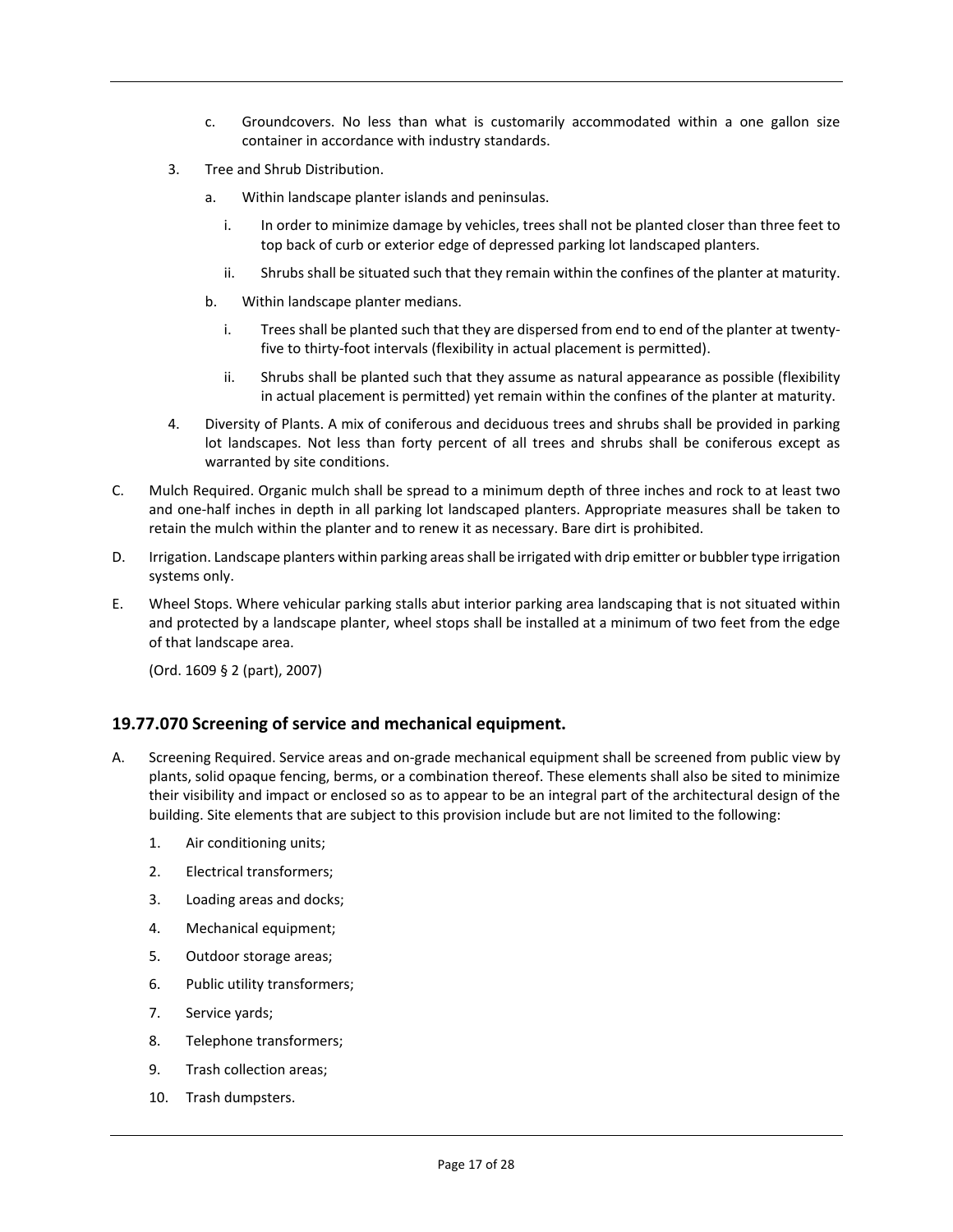#### **19.77.080 Functional and aesthetic enhancements.**

- A. Pedestrian and Vehicular Pathways. The design of pedestrian and vehicular travel ways for multiple-family, residential, retail commercial, office, public and quasi-public, and mixed use developments shall incorporate plantings and related landscape improvements for separation of pedestrian and vehicular traffic movements, improved pedestrian convenience and safety, and better-defined vehicular circulation and parking.
- B. Building Entrances, Drop-off and Pick-up, and Outdoor Dining Areas. Plantings and related landscape improvements shall be incorporated into the design of building entrances, drop-off and pick-up, and outdoor dining areas in order to: separate these areas from on-site vehicular circulation and parking facilities and from off-site traffic; enhance pedestrian comfort, convenience and safety; and facilitate outdoor dining with maximum insulation from vehicular traffic impacts.
- C. Drive-Through Service Facilities and Automatic Car Washes. Plantings and related landscape improvements shall be provided in conjunction with drive-through service facilities and automatic car washes in order to: introduce a more aesthetically pleasing approach to these types of vehicular activities on newly developed or redeveloped sites; better integrate these types of land uses into the established character of surrounding area improvements; and screen queued vehicles from the view of passing motorists on adjacent roadways.

(Ord. 1609 § 2 (part), 2007)

#### **19.77.090 Landscaping of detention/retention basins and ponds.**

A planting area and related landscape improvements shall be incorporated into the design of all lands to be used as detention/retention basins and ponds. Such landscaping may include shade and ornamental trees, evergreens, shrubbery, hedges, turf, groundcover and other plant materials and related landscape improvements.

(Ord. 1609 § 2 (part), 2007)

#### **19.77.100 Landscape plan submittal requirements.**

- A. General Provisions.
	- 1. All applications for site development plan approval for land uses subject to this chapter shall be accompanied by a landscape plan package and water allowance worksheet prepared in accordance with the requirements of this chapter.
	- 2. Submitted landscape plan packages shall be prepared and certified for compliance with all requirements of this chapter by a landscape architect licensed to practice in the state of Utah under Title 58 of Utah Code. A landscape designer certified by the Utah Nursery and Landscape Association may submit a landscape plan package if the certified designer is employed by the contractor installing plantings of the specific project submitted.
	- 3. All submitted irrigation plans shall be prepared by a qualified professional who is licensed under Utah Code Title 58 or by a person who is exempt from professional licensure requirements for the scope of work performed.
- B. Landscape Plan Package Contents. The information to be provided with the landscape plan package shall be presented in the following format:
	- 1. Conceptual Planting Plan. The intent of the conceptual planting plan is to illustrate the overall design concept for landscaping and depict how it relates to the proposed development of the site. The conceptual planting plan shall describe the general landscape design intent and the water conservation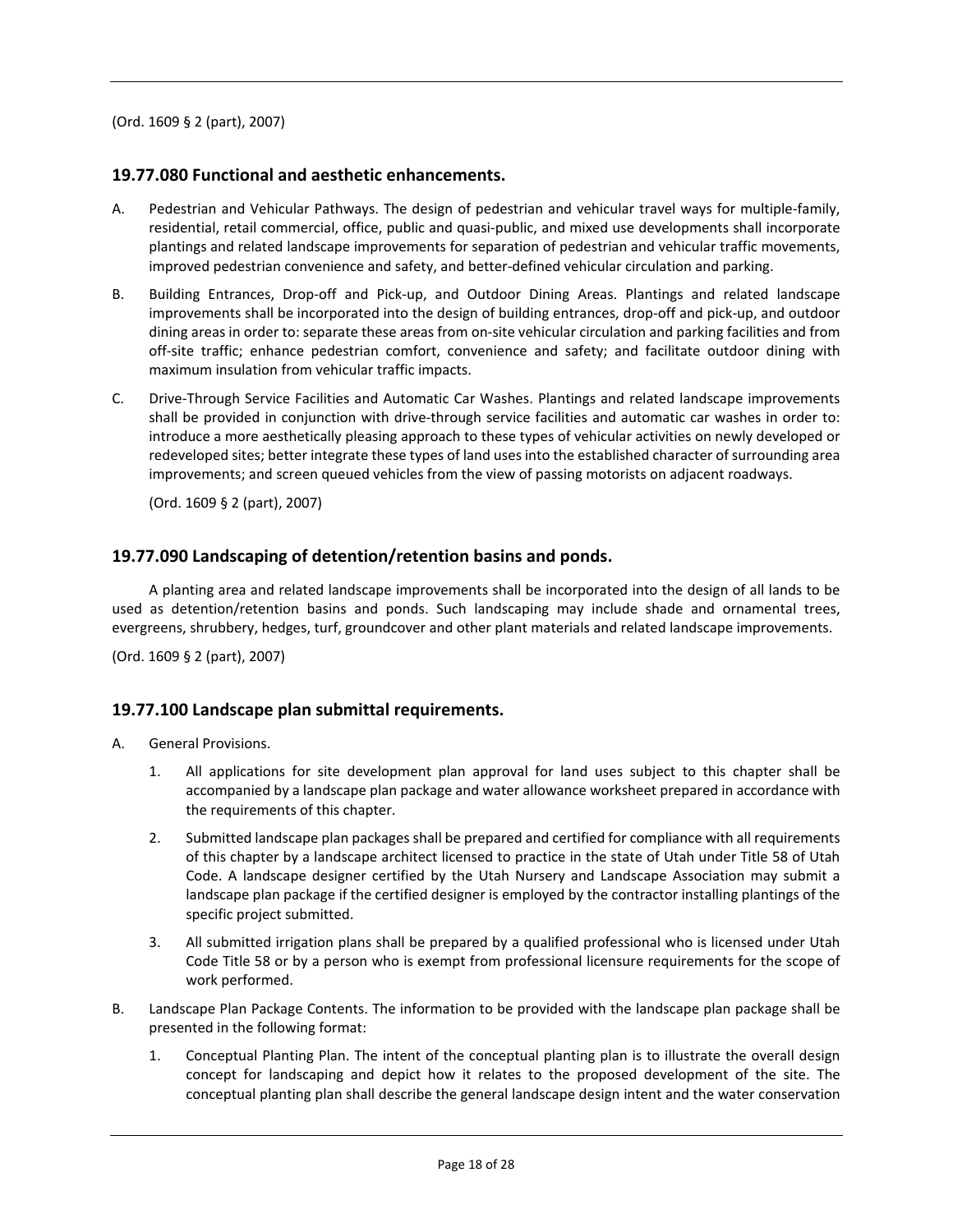concept statement of the proposed landscape improvements. At a minimum, the conceptual planting plan shall include the information as set forth in the following tables codified in this chapter.

- 2. Preliminary Plan. The intent of the preliminary plan is to illustrate the master landscape plan for the development. The landscape preliminary plan shall state how the proposal is consistent with the purposes and intent of these regulations as set forth at the beginning of this chapter. At a minimum, the preliminary landscape plan shall include the information set forth in the following tables codified in this chapter.
- 3. Final Plan. The intent of the final plan is to ensure each phase of the final landscape plan is consistent with the master landscape plan for the development and to illustrate the specific landscaping details for each phase. The final landscape plan shall describe the design intention and shall state how the proposal is consistent with this section, and/or with the preliminary landscape plan, if one was required. The final landscape plan shall be on a separate page from the final site development plan. The scale shall not be greater than one inch equals to fifty feet. At a minimum, the final landscape shall include the information set forth in the following tables.
	- 4. Project Data.

#### **PROJECT DATA SHEET**

| <b>Information Required</b>                                                                                                                                                                                                                      | Sketch       | Preliminary | Final |
|--------------------------------------------------------------------------------------------------------------------------------------------------------------------------------------------------------------------------------------------------|--------------|-------------|-------|
| The project title and county site development plan application                                                                                                                                                                                   | X            | X           | X     |
| number (the file number assigned to the development proposal that                                                                                                                                                                                |              |             |       |
| the landscape plan is associated with)                                                                                                                                                                                                           |              |             |       |
| Preparation date and issue/revision/date table                                                                                                                                                                                                   | X            | X           | X     |
| The name, address, telephone number, fax, and e-mail of the<br>applicant or authorized agent                                                                                                                                                     | X            | X           | X     |
| The name, address, telephone number, fax, and e-mail of the<br>landscape architect, landscape designer, or other qualified<br>professional who prepared the landscape plan, together with their<br>professional registration stamp (as required) | $\mathsf{X}$ | X           | X     |
| The landscape contractor to be used on the project, if known at the<br>time of application                                                                                                                                                       | $\mathsf{x}$ | X           | X     |
| Site vicinity and location map, including the street address and tax<br>identification number of the property                                                                                                                                    | $\mathsf{x}$ | X           | X     |
| Sheet index                                                                                                                                                                                                                                      | X            | X           | X     |
| General landscape design intent statement including the general<br>character and location of proposed landscaping and open area and<br>how it meets the intent of these regulations                                                              | $\mathsf{x}$ | X           | X     |
| Annual water budget worksheet                                                                                                                                                                                                                    | X            | X           | X     |
| Soils analysis and proposed soils amendments                                                                                                                                                                                                     |              | X           | X     |
| Signature block for landscape package approval                                                                                                                                                                                                   |              |             | X     |

#### 5. Grading and Drainage Plan.

#### **GRADING AND DRAINAGE PLAN SHEET**

| Information Required                                                                                                               | Sketch | Preliminary | Final |
|------------------------------------------------------------------------------------------------------------------------------------|--------|-------------|-------|
| Scale, north arrow, site boundary including adjacent property lines   X                                                            |        |             | х     |
| and street names                                                                                                                   |        |             |       |
| Existing and proposed adjacent uses                                                                                                |        |             |       |
| Existing and proposed private driveways, off-street parking areas,   X<br>patios, walkways, service areas and other paved surfaces |        |             | х     |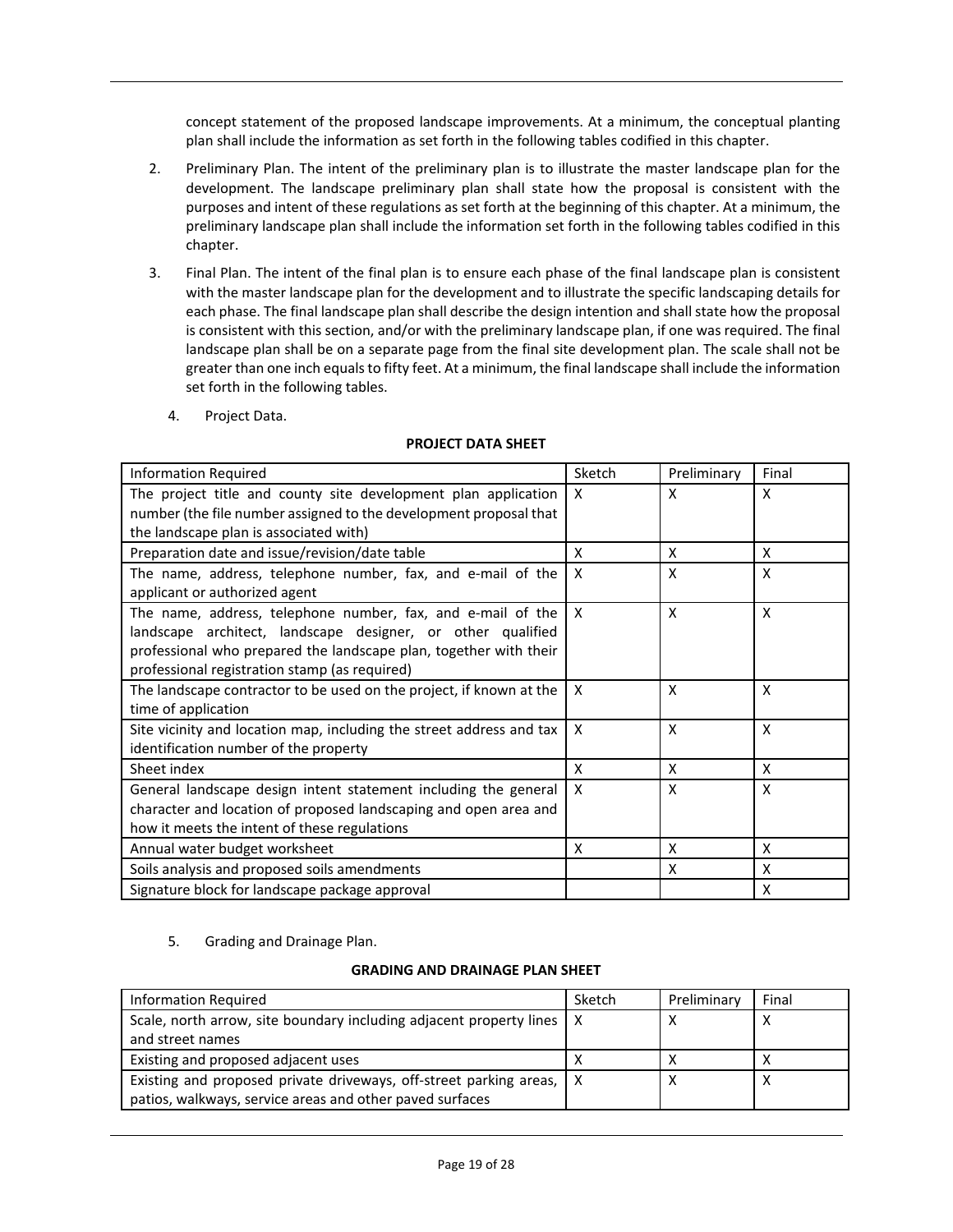| Existing and proposed buildings and structures (general locations)   |  |   |
|----------------------------------------------------------------------|--|---|
| Existing and proposed utilities and easements                        |  |   |
| Limits of proposed site disturbance                                  |  |   |
| Existing and proposed building and structure finish floor elevations |  | х |
| Spot elevations and contour lines at no more than one foot intervals |  | х |
| to determine high points and low points, positive drainage of paved  |  |   |
| surfaces, wall heights and other vertical control                    |  |   |
| Existing landscaping, including location, type and size              |  |   |
| Any existing landscaping proposed to be removed                      |  |   |

6. Landscape Planting Plan.

#### **LANDSCAPE PLANTING PLAN SHEET**

| <b>Information Required</b> | Sketch       | Preliminary               | Final              |
|-----------------------------|--------------|---------------------------|--------------------|
| Base plan consisting in     | X            | X                         | X                  |
| information included on     |              |                           |                    |
| the grading and drainage    |              |                           |                    |
| plan                        |              |                           |                    |
| Limits of proposed site     | X            | $\mathsf{X}$              | X                  |
| disturbance                 |              |                           |                    |
| General<br>landscape        | $\mathsf{x}$ | $\pmb{\mathsf{X}}$        | X                  |
| with<br>improvements        |              |                           |                    |
| planting symbols clearly    |              |                           |                    |
| drawn to indicate location  |              |                           |                    |
| general<br>and<br>plant     |              |                           |                    |
| category (deciduous tree,   |              |                           |                    |
| evergreen tree, deciduous   |              |                           |                    |
| shrub, evergreen shrub,     |              |                           |                    |
| groundcover, etc.)          |              |                           |                    |
| Legend of plant category    |              | $\boldsymbol{\mathsf{x}}$ | X                  |
| symbols keyed to general    |              |                           |                    |
| plant material schedule     |              |                           |                    |
| indicating quantities of    |              |                           |                    |
| each plant category and     |              |                           |                    |
| listing of plant species    |              |                           |                    |
| (include<br>Latin<br>name)  |              |                           |                    |
| included in each category   |              |                           |                    |
| Typical detail drawings at  |              | X                         | X                  |
| one inch equals to twenty   |              |                           |                    |
| feet<br>illustrate<br>to    |              |                           |                    |
| perimeter<br>treatment,     |              |                           |                    |
| buffering, typical front    |              |                           |                    |
| yard, and any special       |              |                           |                    |
| treatment areas on the      |              |                           |                    |
| site                        |              |                           |                    |
| All hydrozone boundaries    |              | $\pmb{\mathsf{X}}$        | $\pmb{\mathsf{X}}$ |
| and total area within each  |              |                           |                    |
| hydrozone<br>with<br>each   |              |                           |                    |
| hydrozone clearly labeled   |              |                           |                    |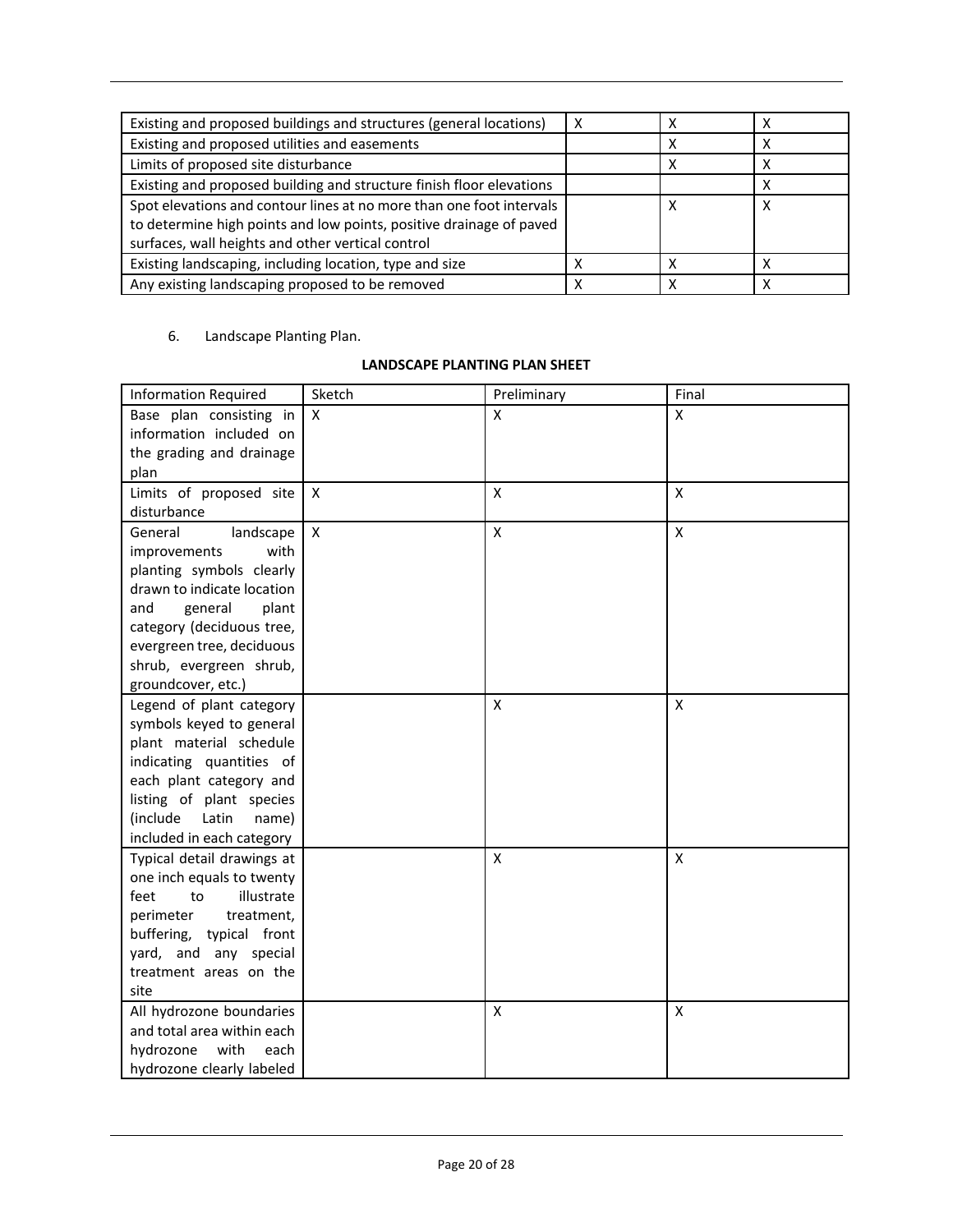| high, moderate, low or      |              |                    |              |
|-----------------------------|--------------|--------------------|--------------|
| very low                    |              |                    |              |
|                             |              |                    |              |
| Detailed<br>landscape       |              | Χ                  | X            |
| improvements<br>with        |              |                    |              |
| planting symbols clearly    |              |                    |              |
| drawn to indicate each      |              |                    |              |
| plant (deciduous tree,      |              |                    |              |
| evergreen tree, deciduous   |              |                    |              |
| shrub, evergreen shrub,     |              |                    |              |
| groundcover, etc.)          |              |                    |              |
| Detailed plant material     |              | Χ                  | X            |
| schedule<br>with            |              |                    |              |
| abbreviation                |              |                    |              |
| identification<br>key,      |              |                    |              |
| quantity of each plant,     |              |                    |              |
| botanical name, common      |              |                    |              |
| name, hydrozone rating      |              |                    |              |
| (high, moderate, low or     |              |                    |              |
| very low), plant/container  |              |                    |              |
| size, spacing and notes     |              |                    |              |
| Define<br>areas<br>to<br>be |              | X                  | X            |
|                             |              |                    |              |
| considered open areas       |              |                    |              |
| and if they will be public  |              |                    |              |
| or private. Indicate how    |              |                    |              |
| will<br>be<br>open<br>areas |              |                    |              |
| maintained<br>including;    |              |                    |              |
| erosion<br>control,<br>re-  |              |                    |              |
| and<br>vegetation,<br>weed  |              |                    |              |
| management both during      |              |                    |              |
| and after construction      |              |                    |              |
| Plant<br>installation,      |              | X                  | X            |
| mulching, tree staking,     |              |                    |              |
| and any other applicable    |              |                    |              |
| planting and installation   |              |                    |              |
| details                     |              |                    |              |
| Soil preparation details    |              | X                  | X            |
| including instructions to   |              |                    |              |
| scarify<br>planting<br>pit  |              |                    |              |
| bottom and sides and        |              |                    |              |
| surface ground planes to    |              |                    |              |
| promote root penetration    |              |                    |              |
| in compacted soils          |              |                    |              |
|                             |              |                    |              |
| Protection<br>of existing   | $\mathsf{X}$ | $\pmb{\mathsf{X}}$ | $\mathsf{X}$ |
| plant and other<br>site     |              |                    |              |
| remain.<br>features<br>to   |              |                    |              |
| Clearly<br>identify<br>the  |              |                    |              |
| locations, species,<br>size |              |                    |              |
| and condition<br>of<br>all  |              |                    |              |
| significant trees, each     |              |                    |              |
| labeled as to its intended  |              |                    |              |
| retention, relocation or    |              |                    |              |
| removal                     |              |                    |              |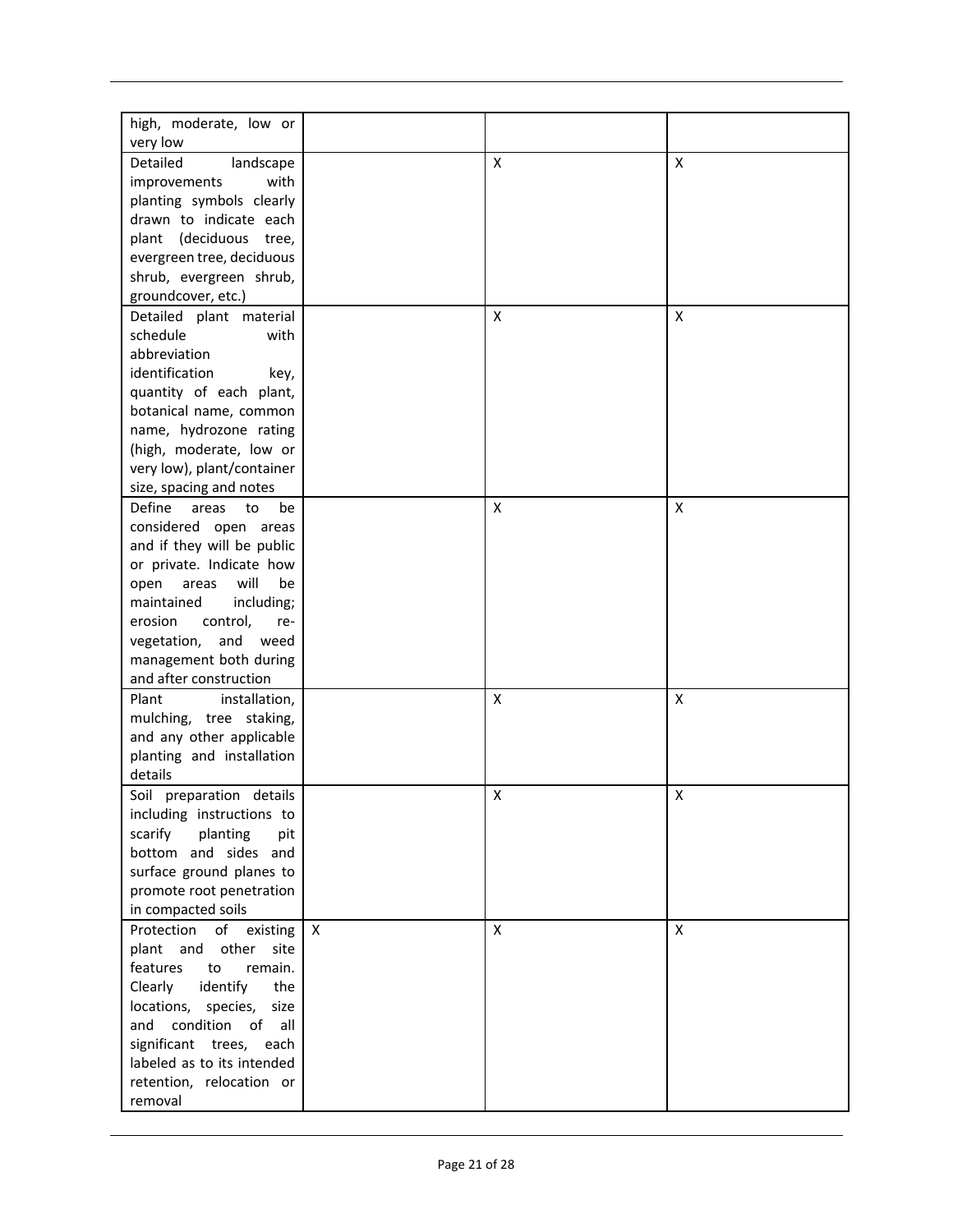- 7. Soils Report. A soils report is required in all cases. Special procedures or requirements shall be incorporated in the preparation and recommendations of the soils report where the past use of a site has resulted in soil contamination or where difficult soil or landscaping conditions are known to exist. The soils report shall describe:
	- a. The depth, composition, fertility, bulk density, and landscaping suitability of the top soil and subsoil at the site;
	- b. Soil class;
	- c. An approximate soil infiltration rate for site soils, either measured or derived from soil texture/infiltration rate tables. A range of infiltration rates shall be noted where appropriate;
	- d. A measure of pH, electroconductivity (ERC), salt absorption ratio (SAR) and organic matter;
	- e. Recommendations for retention and re-use of viable top soil on the site together with such soil amendments as are necessary to ensure the health and sustainability of the landscaping to be planted.

The final recommendations of the soils report shall be incorporated into the landscape planting plan and implemented with site planting operations.

- 8. Irrigation Plan. A detailed irrigation plan shall be drawn at the same scale as the landscape planting plan and shall reflect the requirements set forth in Section 19.77.030(E)(2) of this chapter.
- 9. Irrigation Schedule. The irrigation schedule required in Section 19.74.030(E)(2)(k) of this chapter shall be provided in tabular form and shall specify:
	- a. Plant type (e.g., turf, trees, low water use plants);
	- b. Irrigation type (e.g., sprinklers, drip, bubblers);
	- c. Flow rate in gallons per minute;
	- d. Precipitation rate in inches per hour (sprinklers only);
	- e. Run times in minutes per day;
	- f. Number of water days per week;
	- g. Cycle time to avoid runoff.

(Ord. 1609 § 2 (part), 2007)

#### **19.77.110 Landscape plan package acceptance.**

- A. Standard Compliance Procedures. Submitted landscape plan documentation packages, water allowance worksheets, irrigation plans and irrigation schedules prepared in strict compliance with the requirements of this chapter shall be accepted upon certification of compliance with those requirements by the qualified professionals who prepared and submitted those plans. Final approval shall be as granted by the director upon completion of an internal or external review to assure ordinance compliance.
- B. Alternative Compliance Procedures. As authorized by this chapter, an alternative landscape and tree protection plan may be substituted in whole or in part for a landscape plan prepared in strict compliance with the chapters requirements.
	- 1. Alternative Plan Preparation and Submittal. Alternative landscape plans shall be prepared and submitted in accordance with submittal requirements for a landscape plan package. The submittal shall clearly identify and discuss the modifications and alternatives proposed and the ways in which the plan will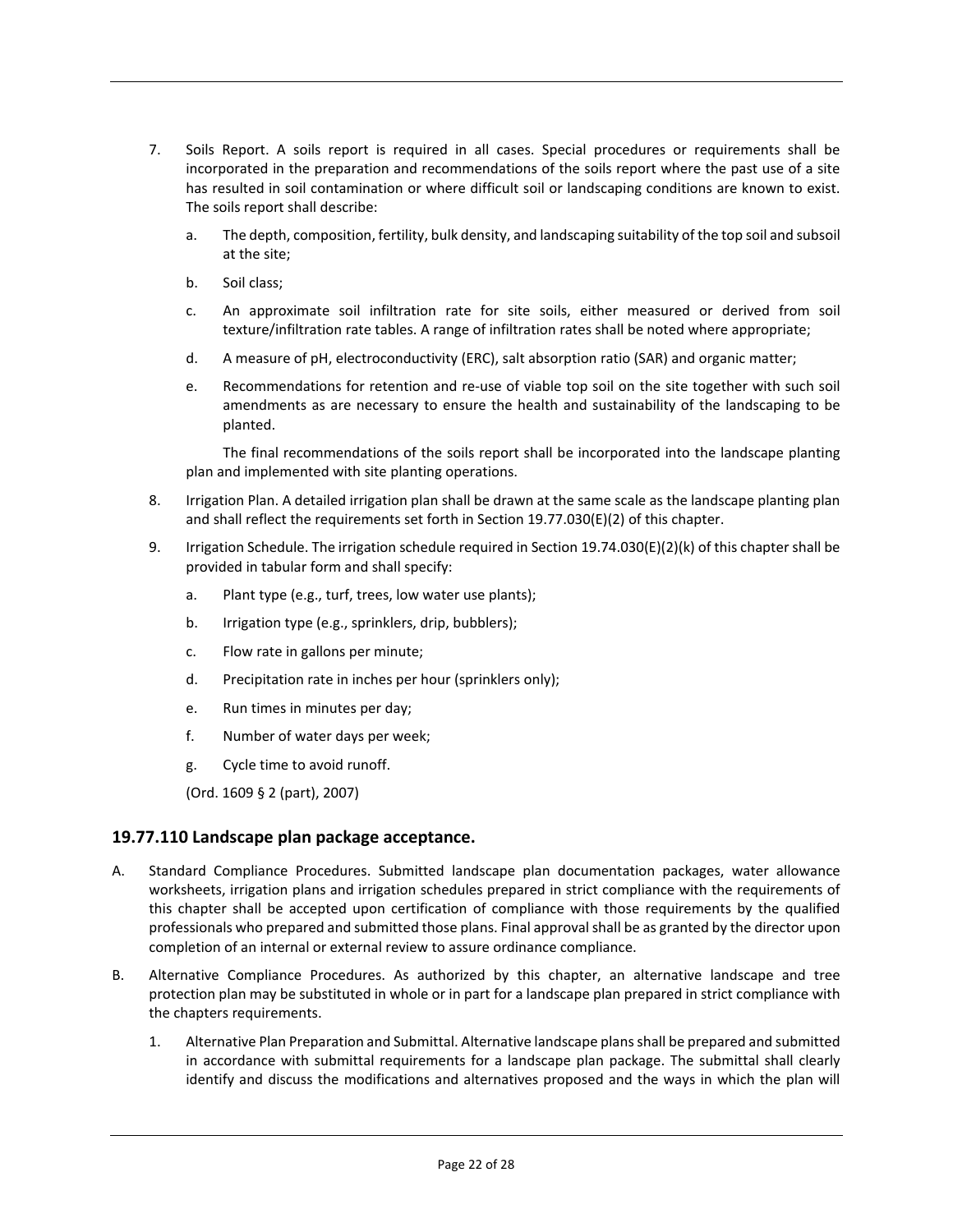better accomplish the purposes and intent of this chapter than would a plan which strictly complies with the chapter's specified standards.

- 2. Alternative Plan Review Criteria. Certification of alternative plans for compliance with the purposes and intent of this chapter requires that the qualified professional who prepared the plans substantiate in writing how the alternative proposal meets or exceeds the degree of compliance that would be achieved through the strict application of specified standards. In making such assertions the qualified professional who prepared the plans shall clearly demonstrate how the alternative plans will:
	- a. Provide exceptional preservation and incorporation of existing site vegetation;
	- b. Provide significant protection of natural areas and features;
	- c. Provide for maximum retention of existing tree canopy cover;
	- d. Create exceptional enhancement of neighborhood continuity and connectivity;
	- e. Provide for extensive accommodation of nonvehicular access and use;
	- f. Represent greater innovation in site design and plant use.
- 3. Alternative Plan Approval. Final approval shall be as granted by the director upon completion of an internal or external review to assure satisfaction of the above criteria.
- C. Plan Approval and Distribution. Copies of the professionally certified landscape plan package shall be provided for distribution to the following:
	- a. One copy to the property owner or site manager;
	- b. Two copies to the chief building official for attachment to approved building plans and use in completion of site inspections;
	- c. One copy to the director for retention in the site development application file.
- D. Plan Revisions. Any revisions to the landscape plan package shall be reviewed and approved in writing by the director prior to commencement of construction. Re-certification of compliance with the requirements of this chapter shall be provided by the qualified professionals who prepared and submitted the plan revisions. Site development plans that are substantially revised may require commensurate revisions to associated landscape plans.
- E. Phasing. Landscape plans for projects proposed for development in multiple phases shall clearly specify the landscape improvements required in conjunction with each phase.

(Ord. 1609 § 2 (part), 2007)

## **19.77.120 Installation of landscape improvements.**

- A. Irrigation System Installation.
	- 1. Installer Qualifications. Irrigation Association (IA) certification shall be required for all contractorinstalled landscape irrigation systems except where construction observation services are provided by a licensed landscape architect or other qualified professional under Title 58 of Utah Code.
	- 2. License, Insurance and Bonding Requirements. All installers, designers, and auditors shall meet state and local license, insurance, and bonding requirements and be able to show proof of such.
- B. Plant Delivery and Installation.
	- 1. Plants shall be protected during delivery to prevent leaf desiccation.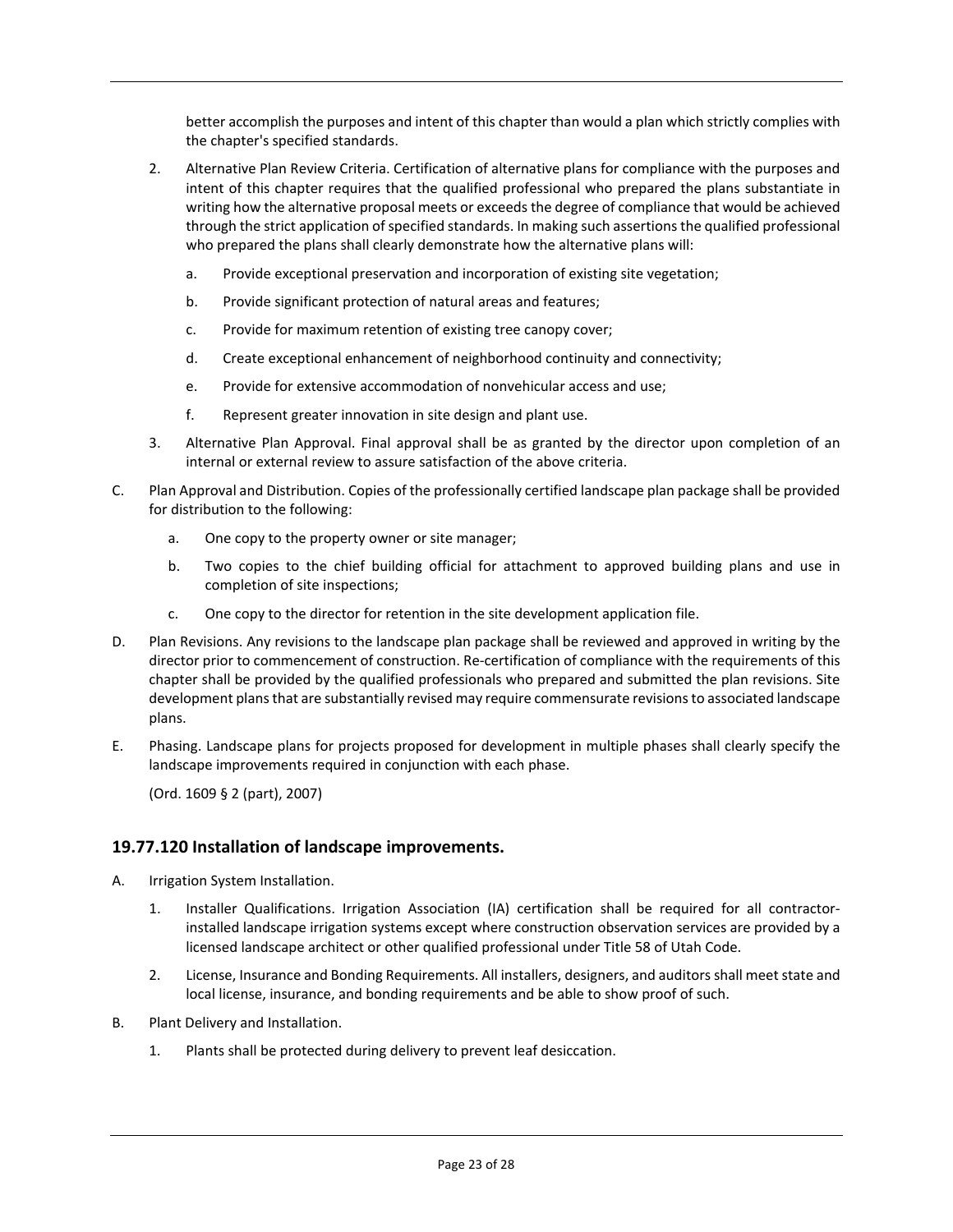- 2. Upon delivery, unplanted trees, shrubs and other live plants shall be kept in shade, well protected with soil, mulch or other acceptable material and appropriately watered. Plants that have died or show signs of serious deterioration prior to planting shall be replaced.
- 3. All trees and shrubs shall be planted in such a manner as to ensure their survival. This shall include the planting of intact balls, planting at proper depth, properly backfilling, mulching and watering, and construction of a planting saucer. Newly planted trees shall be provided a plant-free mulched area with a minimum radius of four feet around the trunks in order to expedite tree root establishment.
- 4. Any rope or wire binding the ball shall be cut prior to the conclusion of backfilling operations to prevent girdling of the tree trunk.
- 5. If a nonbiodegradable material is used around the ball, it shall be completely removed prior to backfilling.
- 6. In order to protect plantings from traffic, de-icing salts, and snow plowing operations, landscaped areas with tree or shrub plantings within six feet of a paved vehicle parking area or access way shall be raised above such areas by use of curbing or edging or, where depressed for stormwater collection and aquifer recharge, clearly posted for protection during periods of inclement weather.
- C. Excavation. Site excavation shall be accomplished in accordance with industry standards and applicable ordinance requirements.

## **19.77.130 Construction inspection and compliance requirements.**

- A. Construction Observation and Certification of Compliance. Construction observation and monitoring of all required landscape improvements shall be provided by a licensed landscape architect so as to ensure compliance with the approved landscape plans for the site.
- B. Right to Inspect. The director reserves the right to perform site inspections at any time and to require corrective measures regarding the installation of site landscaping and irrigation system improvements found not to comply with the requirements of this chapter.
- C. The director shall field-verify landscaping improvements prior to final project approval.

(Ord. 1609 § 2 (part), 2007)

## **19.77.140 Post-construction verification of compliance.**

- A. Single-Phase Projects. Following construction and prior to issuing an approval for occupancy a landscape architect or other qualified professional shall complete a site inspection of all installed site landscaping improvements and provide written certification of compliance with approved plans. The director shall fieldverify landscaping improvements prior to final project approval. Certification of compliance with approved irrigation plans shall be provided by the licensed professional under whose construction observation the irrigation system was installed.
- B. Multi-Phase Projects. Projects approved for development in multiple phases shall be inspected and certified to be in compliance with the approved plans for each respective phase prior to the occupancy or use of the development associated with that phase. Permits shall not be issued for subsequent phases without prior director approval until this requirement has been satisfied.

(Ord. 1609 § 2 (part), 2007)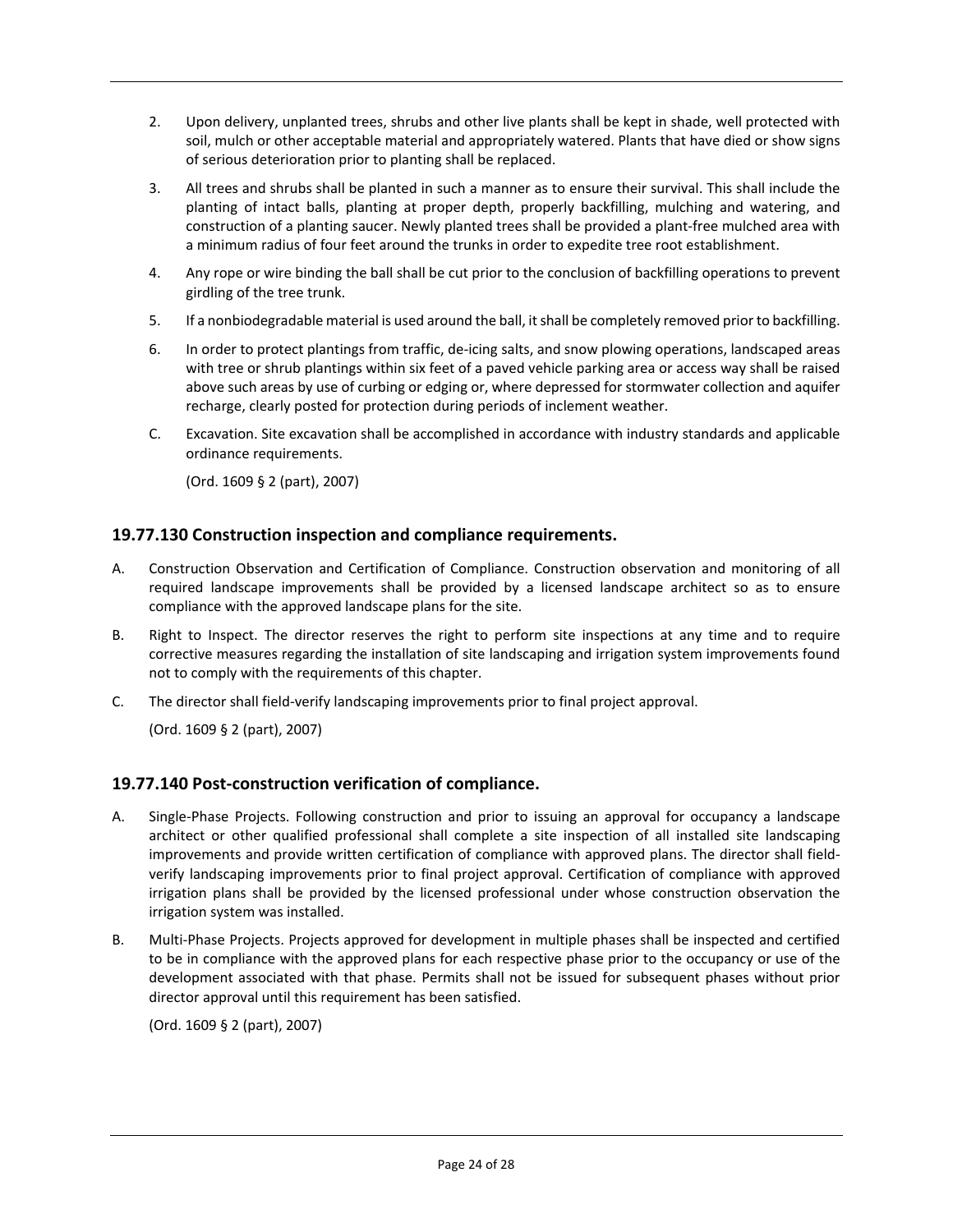#### **19.77.150 Certificate of substantial completion.**

Upon completion of all required landscaping improvements the property owner shall complete a certificate of substantial completion for submittal to the director. A disclosure document shall be filed with the county recorder's office clearly indicating that the property is subject to the requirements of this chapter and that any re-landscaping by the present or future property owners shall be in accordance with the certified landscape plan for the property. Proof of recordation shall be provided prior to final land use approval.

(Ord. 1609 § 2 (part), 2007)

## **19.77.160 Long-term viability of established landscapes.**

- A. Plant Maintenance. The owner, tenant and any agent shall be jointly and severally responsible for the maintenance of all landscaping in good condition and free from refuse and debris so as to present a healthy, neat and orderly appearance. Where applicable an adequately funded Homeowner's or Property Owner's Association shall assume and be held liable for such responsibilities. In the latter instance, provisions for longterm maintenance of required landscaping in the event of dissolution of the Homeowner's or Property Owner's Association shall be provided prior to landscape plan acceptance.
- B. Plant Survival. All plant materials shall be regularly maintained in a healthy condition and shall be guaranteed for survival for two years from planting. During this period, each plant shall show at least seventy-five percent healthy growth and shall have the natural characteristic of the plant of its species. Any plant found dead or unsatisfactory by the director during the guarantee period shall be replaced until it has lived through the required two-year survival period.

(Ord. 1609 § 2 (part), 2007)

#### **19.77.170 Completion of and submittal of water performance audit.**

Following construction and prior to issuing an approval for occupancy, a water audit shall be conducted by an IA certified landscape irrigation auditor. Irrigation system improvements required to achieve compliance with the requirements of this chapter shall be provided by the property owner as necessary. The water performance audit will verify that the irrigation system complies with the minimum standards of this chapter. The minimum efficiency required for the irrigation system is sixty percent for the distribution efficiency for all fixed spray systems and seventy percent distribution efficiency for all rotor systems. Copies of the auditor's certification of compliance shall be provided to the director for retention in the project file as well as to the irrigation system designer, installer, and owner/developer of the property. Compliance with this provision is required before the county will issue a letter of final acceptance.

(Ord. 1609 § 2 (part), 2007)

#### **19.77.180 Definitions.**

For the purposes of this chapter, the following terms shall have the meanings herein prescribed:

"Annual water budget" means the target maximum amount of irrigation water applied to a landscaped area measured in gallons per square foot per year.

"Activity Zones" means portions of the landscape designed for recreation or function, such as storage areas, fire pits, vegetable gardens, and playgrounds.

(Supp. No. 41, Update 3)

Created: 2021-12-08 21:59:48 [EST]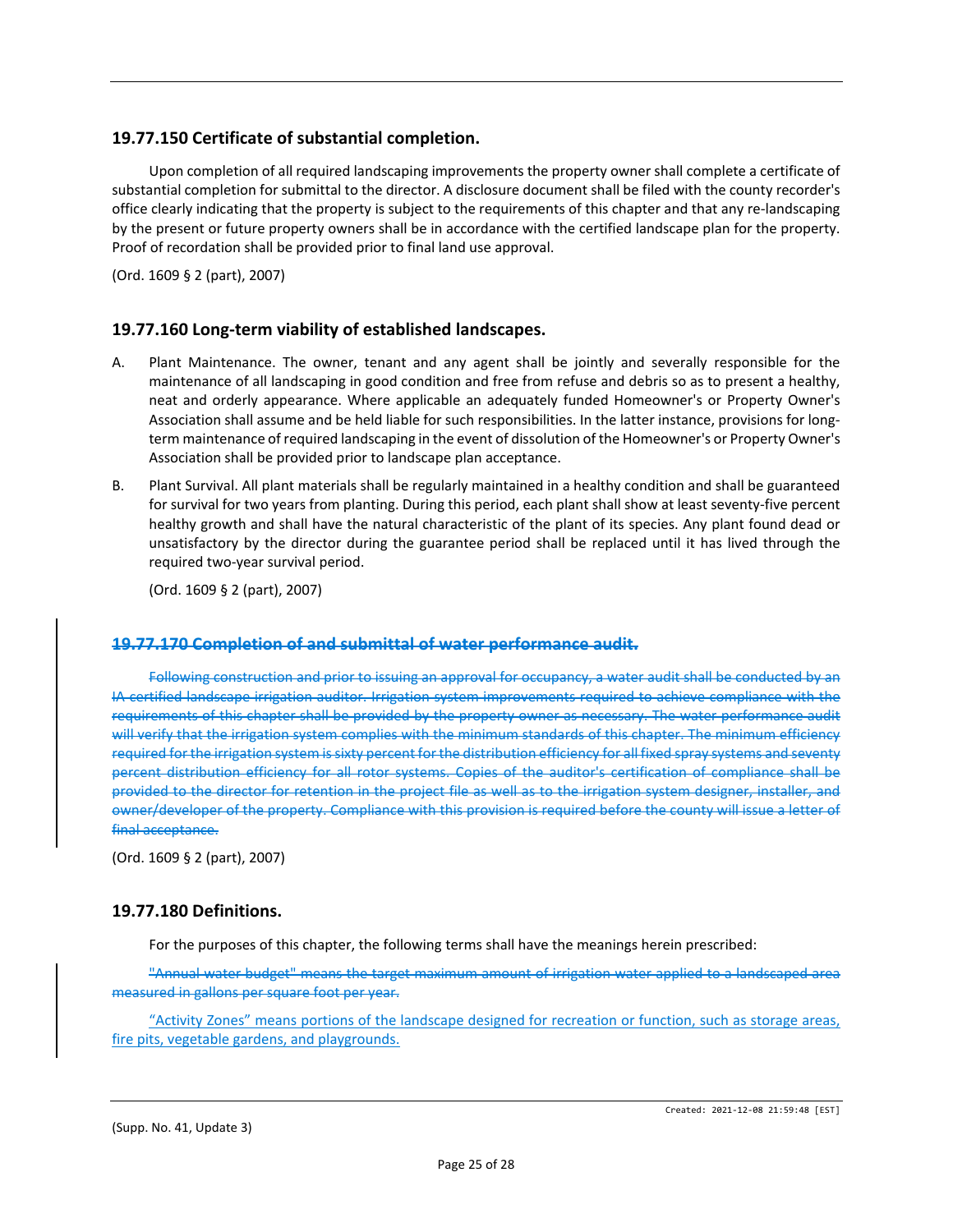"Active Recreation Areas" means areas of the landscape dedicated to active play where Lawn may be used as the playing surface (ex. sports fields and play areas).

"Automatic controller" means a timer, capable of operating valve stations to set the days and length of time of a water application.

"Backflow" means any unwanted flow of used or nonpotable water or substance from any domestic, industrial or institutional piping system into the pure, potable water distribution system. The direction of flow under these conditions is in the reverse direction from that intended by the system and normally assumed by the owner of the system.

"Backflow prevention device" means a safety device that prevents the flow of water from the water distribution system back to the water source. Compliance with applicable health and water quality regulations is required.

"Bubbler" means an irrigation head that delivers water to the root zone by "flooding" the planted area, usually measured in gallons per minute. Bubblers exhibit a trickle, umbrella or short stream pattern.

"Central Open Shape" means an unobstructed area that functions as the focal point of Localscapes and is designed in a shape that is geometric in nature.

"Drip emitter" means a drip irrigation fitting that delivers water slowly at the root zone of the plant, measured in gallons per hour.

"Drought-tolerant plant" means a plant that can survive without irrigation throughout the year once established, although supplemental water may be desirable during drought periods for improved appearance and disease resistance.

"Establishment period" means the first three hundred sixty-five days of growing season after installing the plant in the landscape.

"Evaporation [E]" means water movement from a wet soil or plant surface that does not pass through the plant. Evaporation is the physical process by which a liquid is transformed to the gaseous state, which in irrigation generally is restricted to the change of water from liquid to vapor. Occurs from plant leaf surface, ground surface, water surface and sprinkler spray.

"Evapotranspiration [ET]" means the quantity of water evaporated from adjacent soil surfaces and transpired by plants during a specific time, expressed in inches per day, month or year.

"FPS" means feet per second.

"Flow rate" means the rate at which water flows through pipes and valves (gallons per minute or cubic feet per second).

"Gathering Areas" means portions of the landscape that are dedicated to congregating, such as patios, gazebos, decks, and other seating areas.

"Grading plan" means a plan that shows all finish grades, spot elevations as necessary and existing and new contours with the developed landscaped area.

"Groundcover" means material planted in such a way as to form a continuous cover over the ground that can be maintained at a height not more than twelve inches.

"Hardscape" means elements of thedurable landscape such as sidewalks, pathways, benches, patios, decks, seating areas, drives, and areas for vehicular parking typically constructed from nonliving materials like, such as concrete, boulders, brick, blacktop and lumberwood, pavers, stone, or compacted inorganic mulch.

"Hydrozone" means the grouping of plants with similar water requirements so that they can be irrigated with a common zone.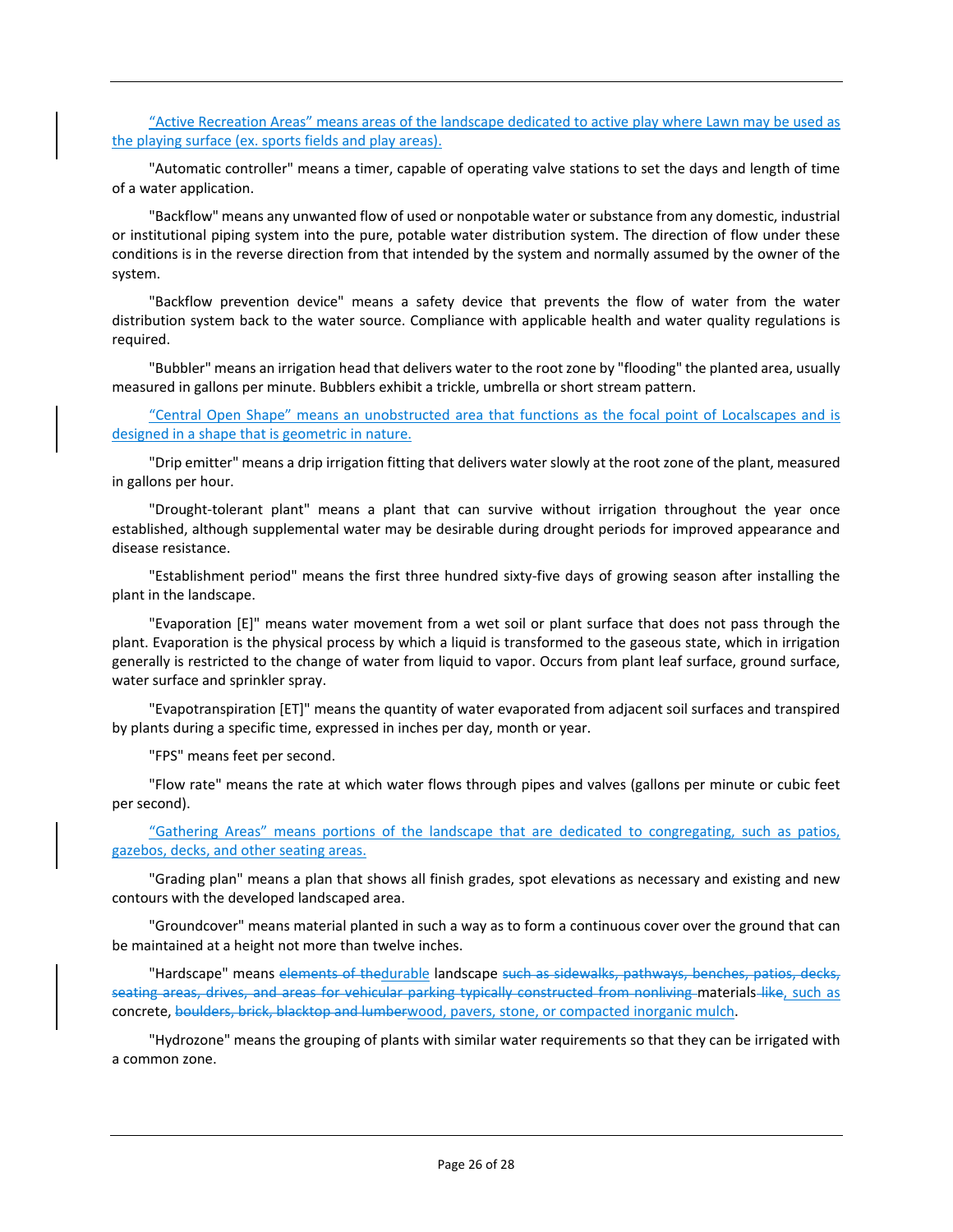"Infiltration rate" means the rate of water entry into the soil expressed as a depth of water per unit of time (inches per hour).

"Irrigated landscaped area" means all portions of a development site to be improved with planting and irrigation. Natural open space areas shall not be included in the irrigated landscaped area.

"Irrigation contractor" means a person who has been certified by the Irrigation Association (IA) to install irrigation systems.

"Irrigation designer" means a person who has been certified by the Irrigation Association (IA) to prepare irrigation system designs, and/or a landscape architect.

"Irrigation plan" means a plan that shows the components of the irrigation system with water meter size, backflow prevention, precipitation rates, flow rate and operating pressure for each irrigation circuit, together with identification of all irrigation equipment.

"Landscape architect" means a person who is licensed to practice landscape architecture by the state of Utah.

"Landscape designer" means a person who has been certified by the Utah Nursery and Landscape Association (UNLA) and who prepares landscape plans as authorized by Utah Code.

"Landscape irrigation auditor" means a person who has been certified by the Irrigation Association to conduct a landscape irrigation audit.

"Landscape plan documentation package" means an assemblage of graphics and written materials including criteria, specifications, and detailed plans to arrange and modify the effects of natural features such as plantings, ground and water forms, circulation, walks and other features to comply with the provisions of this chapter. The landscape plan documentation package shall include a project data sheet, a planting plan, an irrigation plan, a grading plan, a soils report, a landscape water allowance, and an irrigation schedule.

"Landscape water allowance" means, for design purposes, the upper limit of annual applied water for the established landscaped area. It is based upon the local reference evapotranspiration rate, the ET0 adjustment factor and the size of the landscaped area.

"Landscape zone" means a portion of the landscaped area having plants with similar water needs, areas with similar microclimate (i.e., slope, exposure, wind, etc.) and soil conditions, and areas that will be similarly irrigated. A landscape zone can be served by one irrigation valve, or a set of valves with the same schedule.

"Landscaped area" means an entire parcel of real property minus that area encompassed by building footprints, driveways, and the nonirrigated portions of parking lots. Water features and areas improved with walkways, benches, seating areas and similar improvements are included in the calculation of the landscaped area.

"Landscaping" means any combination of living plants, such as trees, shrubs, vines, ground covers, flowers, or grass; natural features such as rock, stone, or bark chips; and structural features, including but not limited to, walks, drives, benches, seating areas, fountains, reflecting pools, outdoor art work, screen walls and fences.

"Lawn" means ground that is covered with grass or turf that is regularly mowed.

"Localscapes®" means a landscaping approach designed to create locally adapted and sustainable landscapes through a basic 5-step approach (central open shape, gathering areas, activity zones, connecting pathways, and planting beds).

"Maximum extent feasible" means no prudent, practical, and feasible alternative exists, and all possible planning to minimize potential harm has been undertaken. Economic considerations may be taken into account but shall not be the overriding factor in determining maximum extent feasible.

"Mulch" means any organic material such as leaves, bark, wood chips, straw, or inorganic material such as crushed stone or gravel, rock or other materials left loose and applied to the soil surface for the beneficial purpose of weed suppression and the conservation of soil moisture.

"Park Strip" means a typically narrow landscaped area located between the back-of-curb and sidewalk.